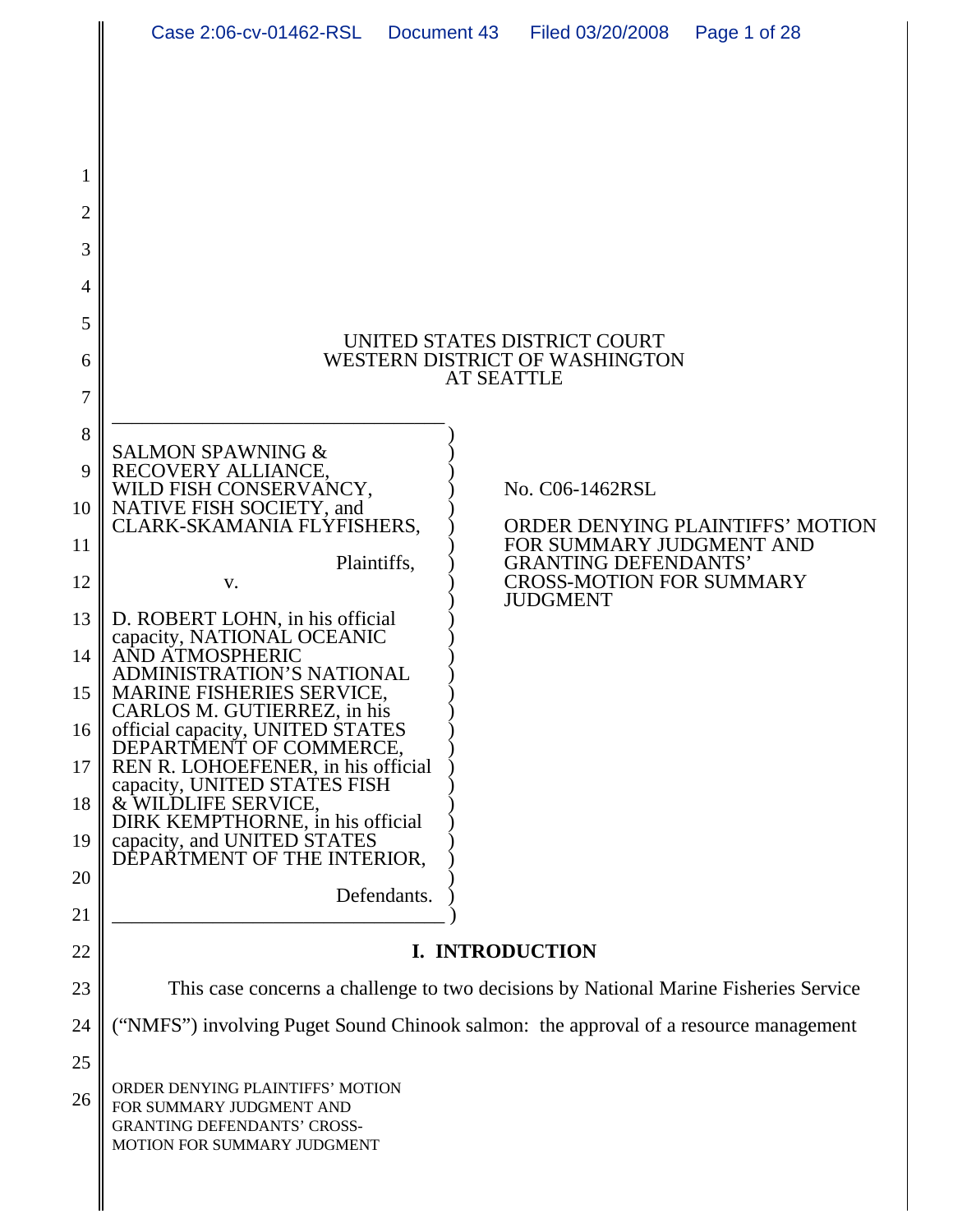1 2 3 plan prepared by the Puget Sound Indian Tribes and the Washington Department of Fish and Wildlife ("WDFW"), and the biological opinion issued by NMFS regarding the effects of its decision to approve the plan.

4 5 6 7 8 9 10 11 The suit arises under the Administrative Procedure Act ("APA"), 5 U.S.C. § 701 *et seq.*, for judicial review of a federal administrative action. The matter comes before the Court on Salmon Spawning & Recovery Alliance, *et al.*'s (collectively "plaintiffs") motion for summary judgment (Dkt. ##18, 19) and D. Robert Lohn, *et al.*'s (collectively "defendants" or "NMFS") cross-motion for summary judgment (Dkt. ##30, 31). The Indian Tribes<sup>1</sup> and WDFW are also participating in this matter as *amici curiae* (collectively "*amici*") and oppose plaintiffs' motion and support NMFS's cross-motion. See Dkt. #28 (Memorandum of Amici Curiae Indian Tribes and WDFW); Dkt #36 (Reply Memorandum).

12 13 14 15 On March 13, 2008, the Court held a hearing on the motions and heard oral argument from counsel for plaintiffs, defendants, and *amici*. For the reasons set forth below, the Court denies plaintiffs' motion for summary judgment and grants defendants' cross-motion for summary judgment.

## **II. DISCUSSION**

# **A. Background**

16

17

18

19

20

21

Salmon fishing in Puget Sound is regulated under the continuing jurisdiction of U.S. v. Washington (Case No. 70-9213) (W.D. Wash.). In 1985, the court approved the Puget Sound Salmon Management Plan ("PSSMP") as a consent decree for management by the Northwest

<sup>22</sup> 23 24 25 <sup>1</sup> The following Tribes have appeared as *amici curiae*: the Jamestown S'Klallam Tribe, the Lower Elwha Klallam Tribe, the Lummi Nation, the Makah Tribe, the Muckleshoot Tribe, the Nisqually Tribe, the Nooksack Indian Tribe, the Port Gamble S'Klallam Tribe, the Puyallup Tribe of Indians, the Sauk-Suiattle Indian Tribe, the Skokomish Tribe, the Squaxin Island Tribe, the Swinomish Indian Tribal Community, and the Tulalip Tribes. See Dkt. ##22, 26; see also Dkt. #27 (Order Regarding Participation of WDFW as *amici curiae*).

<sup>26</sup> ORDER DENYING PLAINTIFFS' MOTION FOR SUMMARY JUDGMENT AND GRANTING DEFENDANTS' CROSS-MOTION FOR SUMMARY JUDGMENT -2-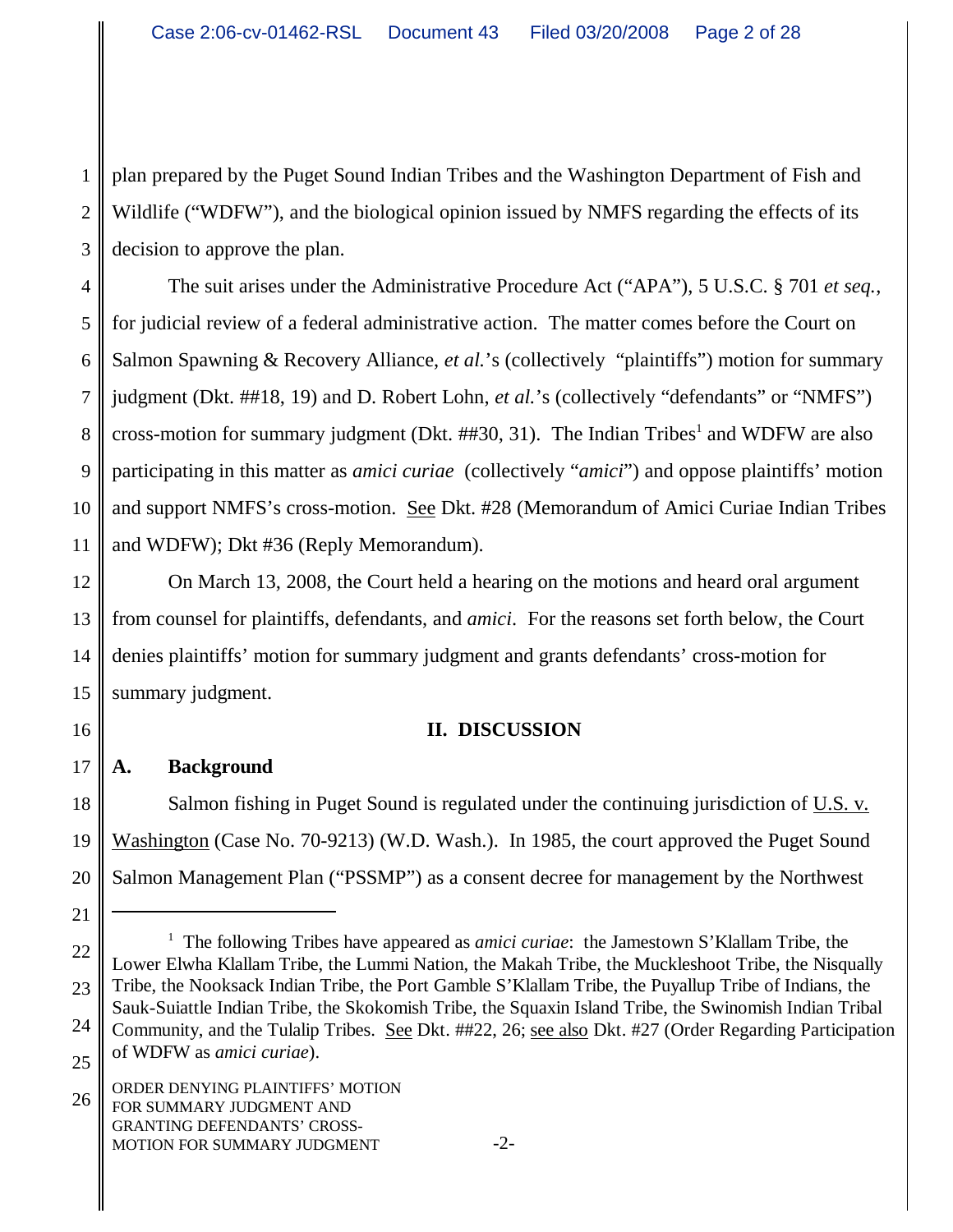1 2 3 4 Washington Treaty Tribes and the State of Washington (the "co-managers"). See AR 18. The co-managers manage salmon fisheries in Puget Sound and the Strait of Juan de Fuca. See AR 196. These fisheries include recreational, commercial, ceremonial, and subsistence fisheries in both marine and freshwater areas. Id.

5 6 7 8 9 10 11 12 13 14 The Puget Sound Chinook Evolutionary Significant Unit ("ESU") (*Oncorhynchus tshawytscha*) is listed as threatened under the Endangered Species Act ("ESA"). See 50 C.F.R. § 223.102 (1999) (listing Puget Sound Chinook as threatened); <u>see id.</u> (2005) (defining locations where they are listed). On March 1, 2004, WDFW and the Puget Sound Indian Tribes completed a multi-year plan for management of Puget Sound Chinook, titled *Comprehensive Management Plan for Puget Sound Chinook: Harvest Management Component*. See AR 15 (hereinafter the "RMP" or "Resource Management Plan"). The RMP proposes regulation of commercial, recreational, ceremonial, and subsistence salmon fisheries potentially affecting the Puget Sound Chinook ESU within the marine and freshwater areas of Puget Sound. See AR 7 at 1.

15 16 17 18 19 20 21 22 23 24 The co-managers requested NMFS's approval of the RMP. See AR 16 at 2. As a result, on April 15, 2004, NMFS published a notice of availability for public review and comment on NMFS's evaluation of the RMP. See AR 6; 69 Fed. Reg. 19975 (Apr. 15, 2004). The comment period closed on May 17, 2004. Id. On December 16, 2004, NMFS issued a Biological Opinion ("BiOp") on its recommended decision to approve the RMP. See AR 2. On January 27, 2005, NMFS staff submitted a recommended decision. See AR 3 (the "ERD"). The ERD recommended approval of the RMP. Id. at 2. On March 4, 2005, NMFS's Regional Administrator approved the RMP. See AR 4 at 5. The same day, the Regional Administrator issued a Record of Decision relating to its Environmental Impact Statement pursuant to the National Environmental Policy Act ("NEPA"). See AR 5; 42 U.S.C. § 4332(C). On March 11,

26 ORDER DENYING PLAINTIFFS' MOTION FOR SUMMARY JUDGMENT AND GRANTING DEFENDANTS' CROSS-MOTION FOR SUMMARY JUDGMENT -3-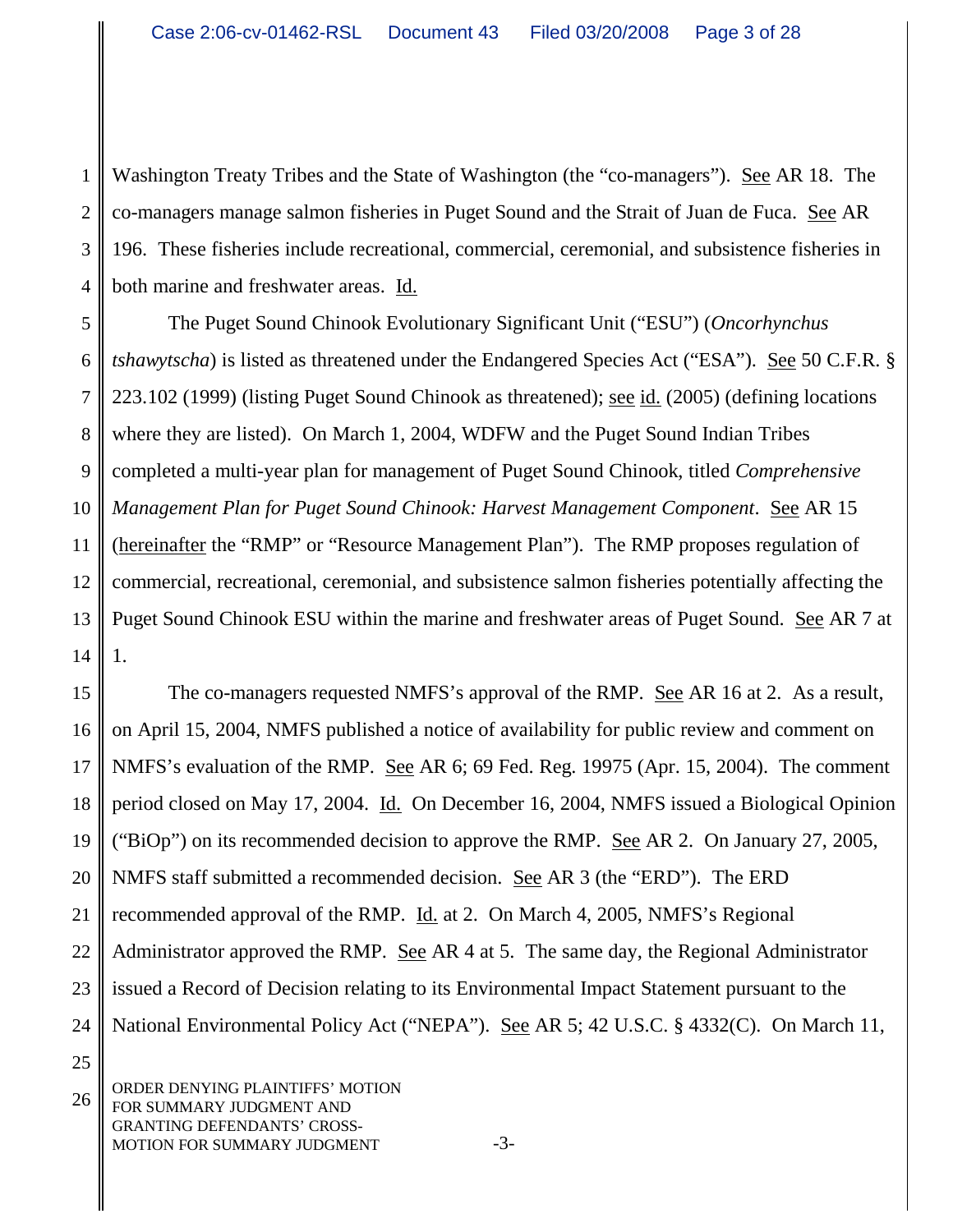2005, NMFS announced its approval of the RMP and responded to comments received. See AR 9; 70 Fed. Reg. 12194 (Mar. 11, 2005). Under these approvals, the RMP has been approved by NMFS for the period May 1, 2005 through April 30, 2010. Id. In this action, plaintiffs challenge NMFS's approval of the RMP and the BiOp.

### **B. Analysis**

The Endangered Species Act ("ESA"), 16 U.S.C. § 1531 *et seq.*, defines two distinct categories of protected species. An "endangered" species is any species "which is in danger of extinction throughout all or a significant portion of its range."  $\underline{Id}$  at § 1532(6). In contrast, a "threatened" species is one that "is likely to become an endangered species within the foreseeable future." Id. at § 1532(20). Section 9 of the ESA prohibits "any person" from "taking" a species listed as endangered. Id. at §1538. "Take' means to harrass, harm, pursue, hunt, shoot, wound, kill, trap, capture, or collect, or attempt to engage in any such conduct." Id. at § 1532(19). By itself, section 9 does not prohibit the take of "threatened" species. Section 4(d) of the ESA, however, allows agencies to apply section 9's prohibitions to "threatened" species. Id. at § 1533(d) (stating "[w]henever any species is listed as a threatened species pursuant to subsection (c) of this section, the Secretary shall issue such regulations as he deems necessary and advisable to provide for the conservation of such species. The Secretary may by regulation prohibit with respect to any threatened species any act prohibited under section  $9(a)(1)$  [16 U.S.C. § 1538(a)(1)], in the case of fish or wildlife ... with respect to endangered species[.]"). These regulations are known as "Section 4(d) Rules."

On January 3, 2000, NMFS issued a final Section 4(d) Rule for Puget Sound Chinook. See 50 C.F.R. § 223.203 (2000). This rule concluded that the take prohibitions applicable to endangered species are necessary and advisable for the conservation of the threatened Puget Sound Chinook. See 65 Fed. Reg. 42422, 42423 (July 10, 2000). NMFS, however, also

26 ORDER DENYING PLAINTIFFS' MOTION FOR SUMMARY JUDGMENT AND GRANTING DEFENDANTS' CROSS-MOTION FOR SUMMARY JUDGMENT -4-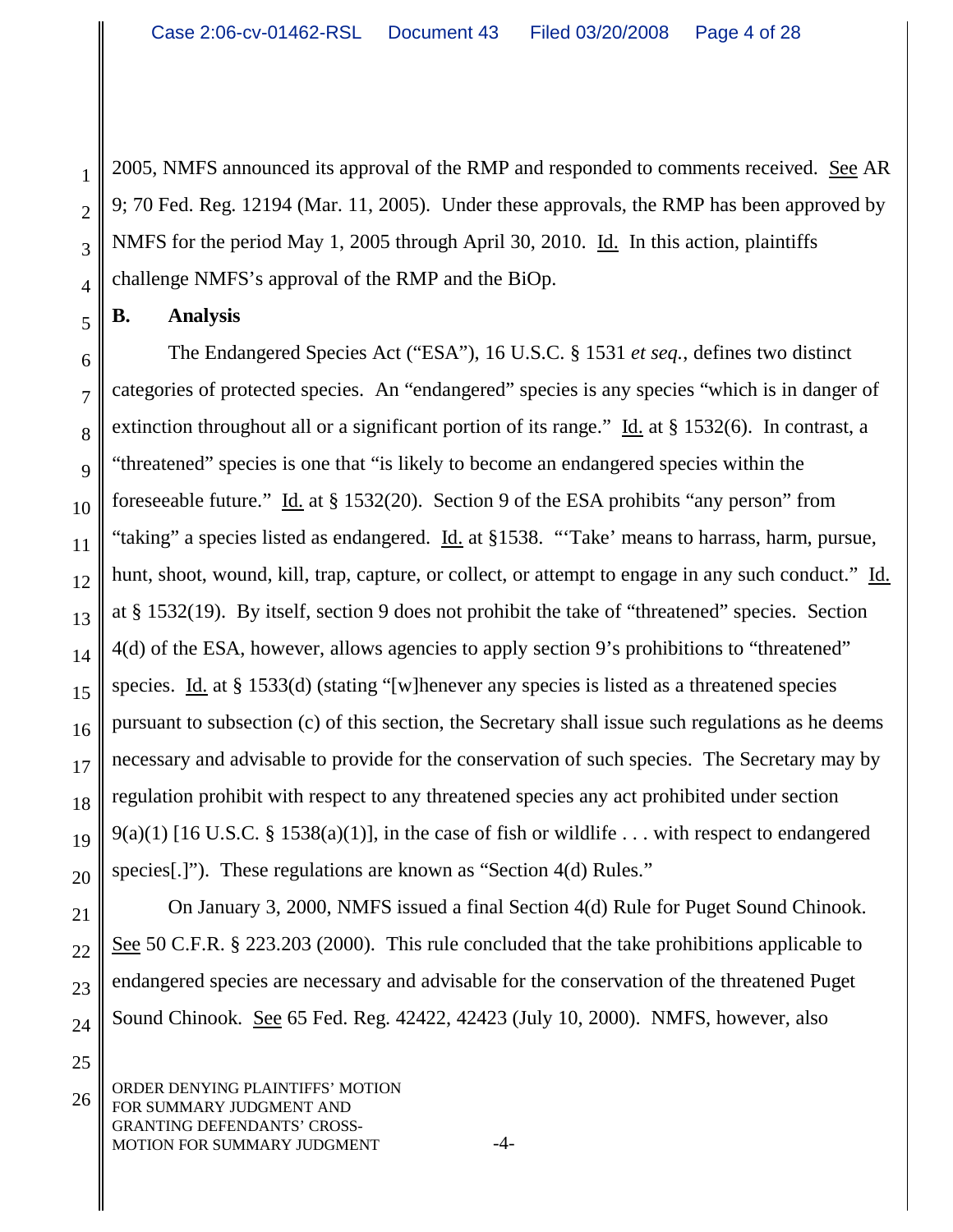concluded that it was not necessary and advisable to impose the take prohibitions to thirteen programs because the programs contribute to the conservation of the ESU. Id. The conditions on which these programs are not subject to the section 9 "take" prohibition are referred to as "Limits." Id.; 50 C.F.R. § 223.203(b). The relationship between two of these Limits—Limit 4 and Limit 6—is at the heart of plaintiffs' claims in this case.

## **C. Standard of Review**

1

2

3

4

5

6

7

8

9

10

11

12

13

14

15

16

17

18

19

20

21

22

23

24

25

Defendants' final agency actions<sup>2</sup> made pursuant to the ESA are reviewed in accordance with the APA. Under the APA, a court may disturb an agency's final action only if that final action is "arbitrary, capricious, an abuse of discretion, or otherwise not in accordance with law." 5 U.S.C. § 706(2)(A). This standard is "highly deferential, presuming agency action to be valid and affirming the agency action if a reasonable basis exists for its decision." Indep. Acceptance Co. v. California, 204 F.3d 1247, 1251 (9th Cir. 2000) (citation and quotation marks omitted). Courts are "deferential to the agency's expertise in situations, like that here, where 'resolution of this dispute involves primarily issues of fact.'" Arizona Cattle Growers' Ass'n v. United States Fish and Wildlife, 273 F.3d 1229, 1236 (9th Cir. 2001) (quoting Marsh v. Or. Natural Res. Council, 490 U.S. 360, 377 (1989) ("Because analysis of the relevant documents 'requires a high level of technical expertise,' we must defer to the informed discretion of the responsible federal agencies.") (citations omitted)). Therefore, the "reviewing court may set aside only those conclusions that do not have a basis in fact, not those with which it disagrees." Arizona Cattle Growers' Ass'n, 273 F.3d at 1236. This deferential standard, however, does not shield

 $2$  Defendants do not contest that the actions at issue in this case are "final agency actions" reviewable by the Court. See Bennett v. Spear, 520 U.S. 154, 177-78 (1997); see also Nat'l Wildlife Fed'n v. Nat'l Marine Fisheries Serv., 481 F.3d 1224, 1231 (9th Cir. 2007) (holding that the issuance of a biological opinion is considered a final agency action, and therefore subject to judicial review) (citing Bennett, 520 U.S. at 178); Sierra Club v. Marsh, 816 F.2d 1376, 1384-85, 1388-89 (9th Cir. 1987) (failure to reinitiate consultation is reviewable).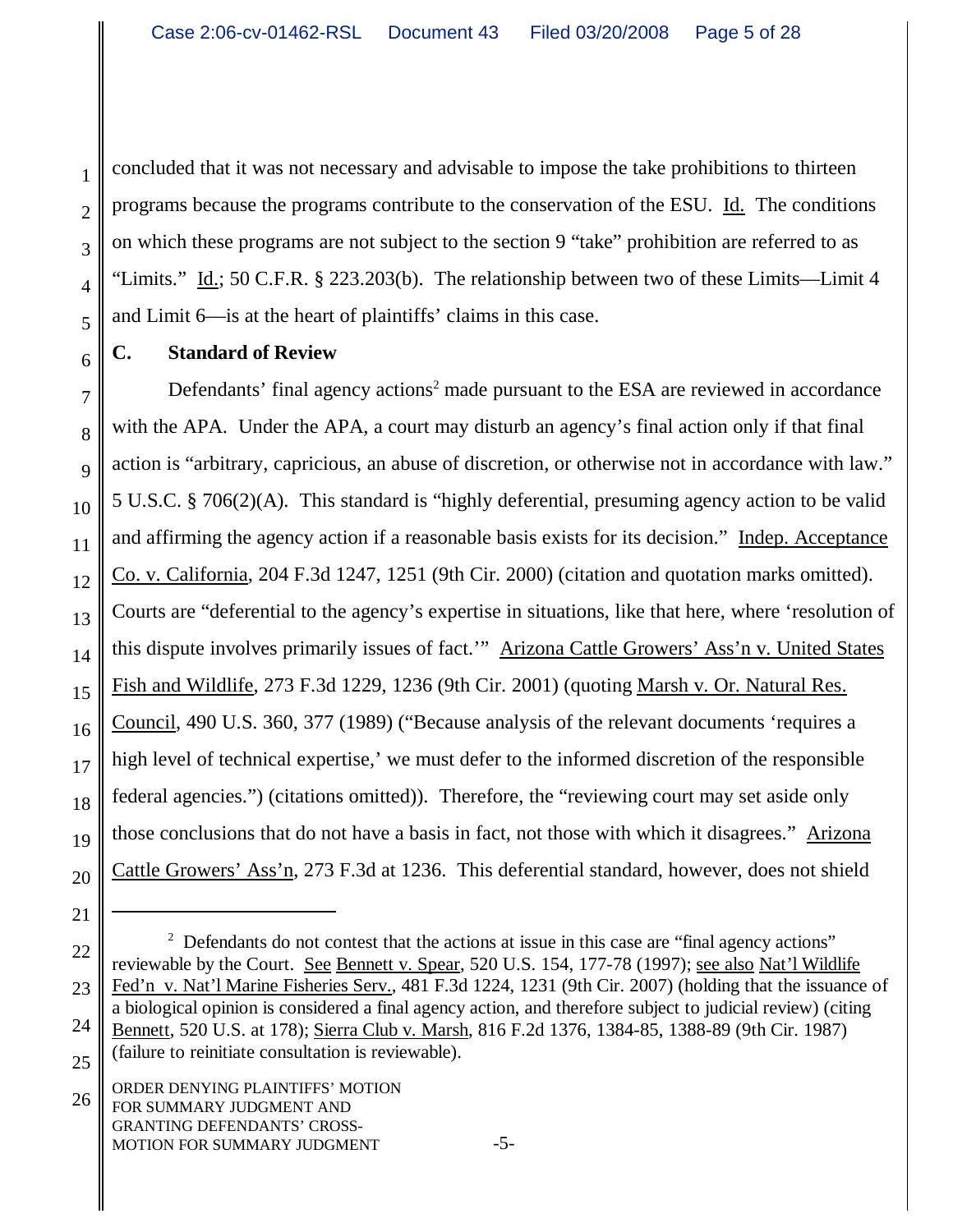the agency from a "thorough, probing, in-depth review" by the Court. Seattle Audubon Soc'y v. Moseley, 798 F. Supp. 1473, 1476 (W.D. Wash. 1992) (quoting Citizens to Preserve Overton Park, Inc. v. Volpe, 401 U.S. 402, 415 (1971). "Judicial review is meaningless," unless the Court carefully reviews the record "to 'ensure that agency decisions are founded on a reasoned evaluation of the relevant factors.'" Arizona Cattle Growers' Ass'n, 273 F.3d at 1236 (quoting Marsh, 490 U.S. at 378).

The parties in this case have filed cross-motions for summary judgment. "Summary judgment is an appropriate procedure for resolving a challenge to a federal agency's administrative decision when review is based upon the administrative record, even though the court does not employ the standard of review set forth in Rule 56." Maine v. Norton, 257 F. Supp. 2d 357, 363 (D. Me. 2003) (citing Florida Power & Light Co. v. Lorion, 470 U.S. 729, 743-44 (1985)).

### **D. Plaintiffs' Claims**

Plaintiffs move for summary judgment on three primary issues, claiming that: (1) NMFS violated the APA and section 7 of the ESA (16 U.S.C. § 1536) when it approved the RMP; (2) NMFS violated section 7 in adopting a BiOp evaluating the impact of approving the RMP on threatened Puget Sound Chinook; and (3) NMFS acted unlawfully by failing to reinitiate consultation on the BiOp concerning the RMP in light of new information regarding the impact of the harvest on Puget Sound Chinook. See Dkt. #18 at 1-2; Dkt. #19 at 2. The Court reviews plaintiffs' claims, under the applicable abuse of discretion standard, in turn, below.

1

2

3

4

5

6

7

8

9

10

11

12

13

14

15

16

17

18

19

20

21

22

23

24

25

### **1. The Resource Management Plan ("RMP")**

Before turning to plaintiffs' specific claims, the Court notes that this is not the first case in this judicial district concerning § 223.203(b)'s Limits. In Washington Envtl. Council v. NMFS (Case No. C00-1547R), the plaintiffs claimed that NMFS did not have the authority to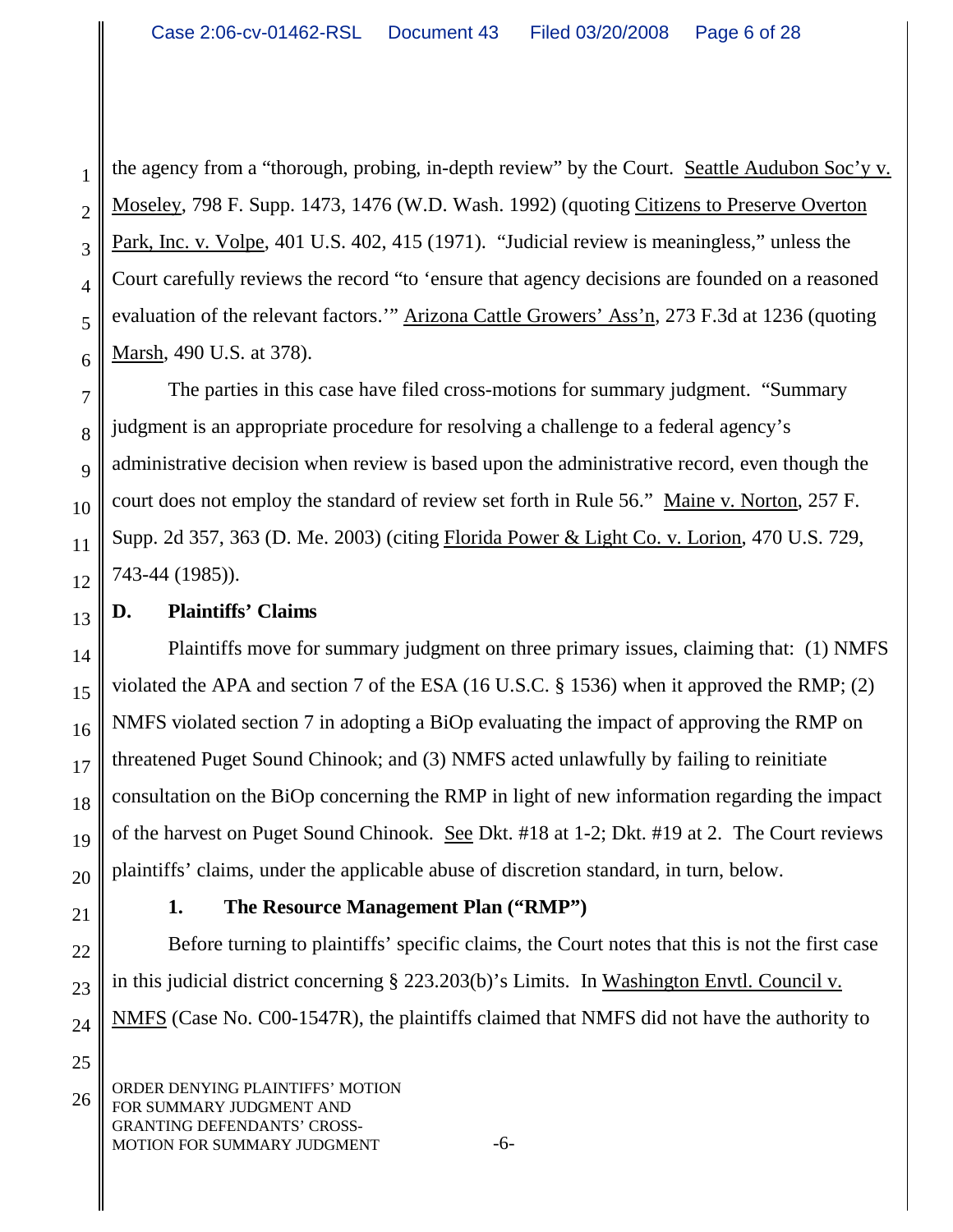create a limited take prohibition under the Section 4(d) rules. Washington Envtl. Council v. NMFS, 2002 U.S. Dist. Lexis 5432, at \*21 (W.D. Wash. Feb. 26, 2002). Unlike the plaintiffs in Washington Envtl. Council, however, plaintiffs here do not challenge NMFS's authority to promulgate the Limits at issue in this case or the rules themselves.<sup>3</sup> Cf. Christy v. Hodel, 857 F.2d 1324, 1336 (9th Cir. 1988) (holding that the 4(d) Rules do not unconstitutionally delegate legislative authority to the Secretary). Rather, plaintiffs here challenge NMFS's interpretation and application of these Limits in approving the RMP. See, e.g., Dkt. #19 at 22 ("NMFS interpreted 'viable' to mean only that population of fish that NMFS estimates is the current carrying capacity of the relevant habitat."). The first interpretive conflict between the parties concerns which Limit governs NMFS's actions.

Plaintiffs assert that Limit 4 governs this case. See Dkt. #34 at 3-4. In contrast, NMFS contends that its actions should be judged by Limit 6's criteria. See Dkt. #30 at 17 ("[C]ontrary to Plaintiffs' claim, NMFS's determination is governed by the requirements of Limit 6, rather than the requirements of Limit 4."); AR 3 at 2 (applying Limit 6's criteria).

1

2

3

4

5

6

7

8

9

10

11

12

13

14

15

16

17

18

19

20

<sup>&</sup>lt;sup>3</sup> See id. at \*23 (denying plaintiffs' claim that NMFS does not have authority to create a limited take provision, stating: "The language of 4(d) makes it clear that NMFS 'may' impose a take prohibition. ... It is logically within the agency's discretion, therefore, that applying any number of different varieties of (otherwise legal) take prohibitions is also within NMFS's discretion. The court is not persuaded that choosing to promulgate a limited take prohibition under  $\S$  4(d) was arbitrary and capricious. . . . The court, emphasizes that its ruling upholding NMFS's statutory authority to use § 4(d) to promulgate a limited take prohibition in no way is intended to sanction the substance of the rule, let alone the science of the [Forests and Fish Report]. The court, as discussed above, finds a ruling on whether the rule meets the conservation mandate of the ESA to be premature at this time."). Plaintiffs here have not challenged whether the substance of § 223.203(b) furthers a conservation

<sup>22</sup> 23 24 25 purpose, but rather NMFS's interpretation of § 223.203(b)'s Limits as applied to the approval of the RMP. Cf. Sierra Club v. Clark, 755 F.2d 608, 615 (8th Cir. 1985) (facially invalidating regulation allowing sport trapping of the Eastern Timber Wolf on the ground that it exceeded the scope of the Secretary's authority to provide for the "conservation" of threatened species under 16 U.S.C. § 1533(d) and § 1552(3) (defining "conservation")).

<sup>26</sup> ORDER DENYING PLAINTIFFS' MOTION FOR SUMMARY JUDGMENT AND GRANTING DEFENDANTS' CROSS-MOTION FOR SUMMARY JUDGMENT -7-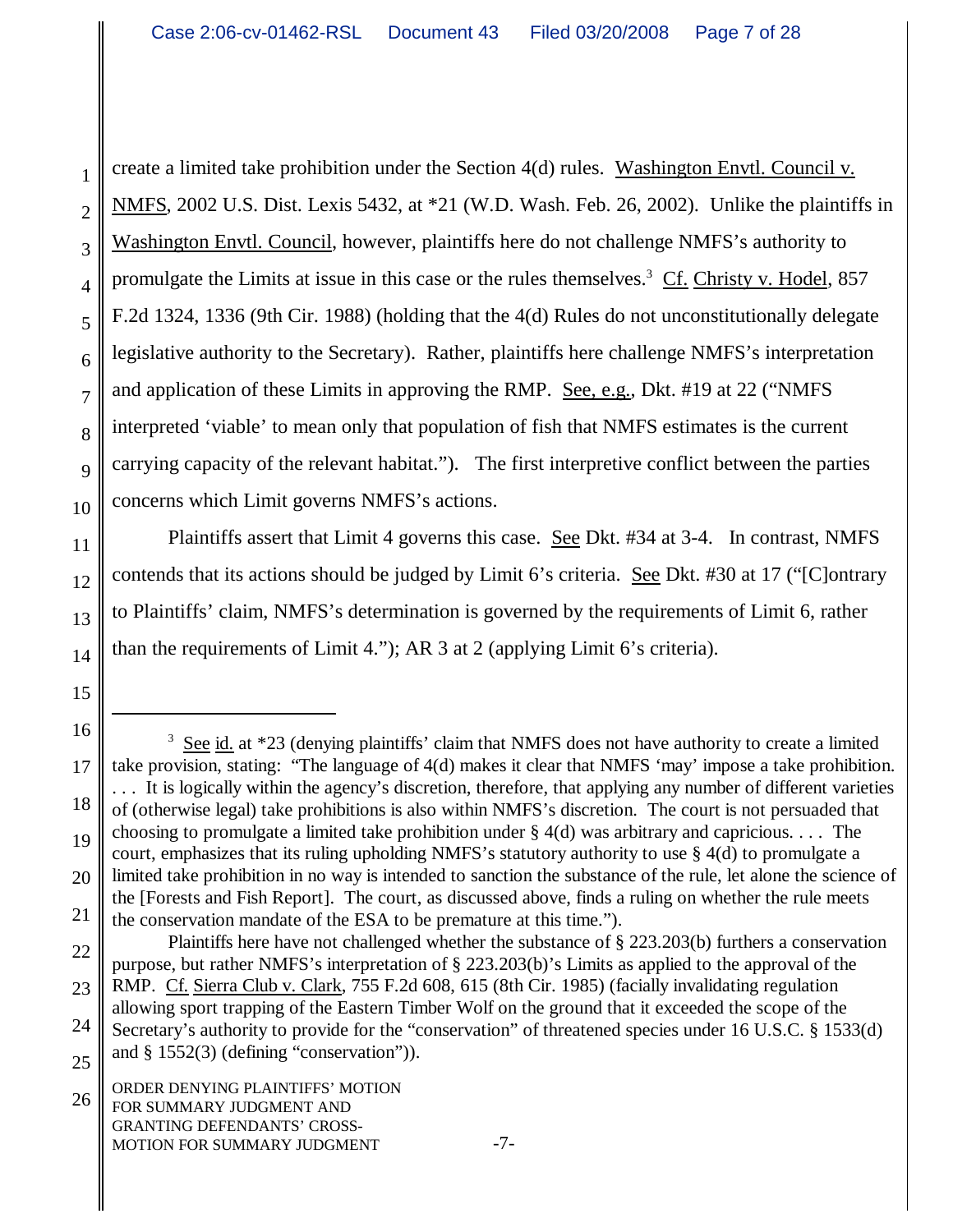1 2 3 4 5 6 7 8 9 10 11 12 13 14 15 16 17 18 19 20 21 22 23 24 25 26 ORDER DENYING PLAINTIFFS' MOTION FOR SUMMARY JUDGMENT AND GRANTING DEFENDANTS' CROSS-MOTION FOR SUMMARY JUDGMENT -8-Based on the plain language of Limit 6, and for the reasons articulated below, the Court concludes that Limit 6 applies here and NMFS did not act arbitrarily and capriciously by reviewing the RMP under Limit 6. Limit 6 provides: (6) The prohibitions of paragraph (a) [the "take" prohibitions of section  $9(a)(1)$  of the ESA] of this section relating to threatened species of salmonids listed in [50 C.F.R.] § 222.102(a) [including Puget Sound Chinook] do not apply to actions undertaken in compliance with a resource management plan developed jointly by the States of Washington, Oregon and/or Idaho and the Tribes (joint plan) within the continuing jurisdiction of United States v. Washington [384 F. Supp. 312 (W.D. Wash. 1974)] or United States v. Oregon, the on-going Federal court proceedings to enforce and implement reserved treaty fishing rights, provided that: (i) The Secretary has determined pursuant to 50 CFR 223.209 [amended as § 223.204; see 70 Fed. Reg. 37160, 37203 (June 28, 2005)] and the governmentto-government processes therein that implementing and enforcing the joint tribal/state plan will not appreciably reduce the likelihood of survival and recovery of affected threatened ESUs. (ii) The joint plan will be implemented and enforced within the parameters set forth in United States v. Washington or United States v. Oregon. (iii) In making that determination for a joint plan, the Secretary has taken comment on how any fishery management plan addresses the criteria in § 223.203(b)(4) [Limit 4], or on how any hatchery and genetic management plan addresses the criteria in  $\S$  223.203(b)(5). (iv) The Secretary shall publish notice in the Federal Register of any determination whether or not a joint plan, will appreciably reduce the likelihood of survival and recovery of affected threatened ESUs, together with a discussion of the biological analysis underlying that determination. (v) On a regular basis, NMFS will evaluate the effectiveness of the joint plan in protecting and achieving a level of salmonid productivity commensurate with conservation of the listed salmonids. If the plan is not effective, then NMFS will identify to the jurisdiction ways in which the joint plan needs to be altered or strengthened. If the responsible agency does not make changes to respond adequately to the new information, NMFS will publish notification in the Federal Register announcing its intention to withdraw the limit on activities associated with that joint plan. Such an announcement will provide for a comment period of no less than 30 days, after which NMFS will make a final determination whether to withdraw the limit so that take prohibitions would then apply to that joint plan as to all other activity not within a limit. 50 C.F.R. § 223.203(b)(6). Limit 6 expressly states that it applies to resource management plans developed "jointly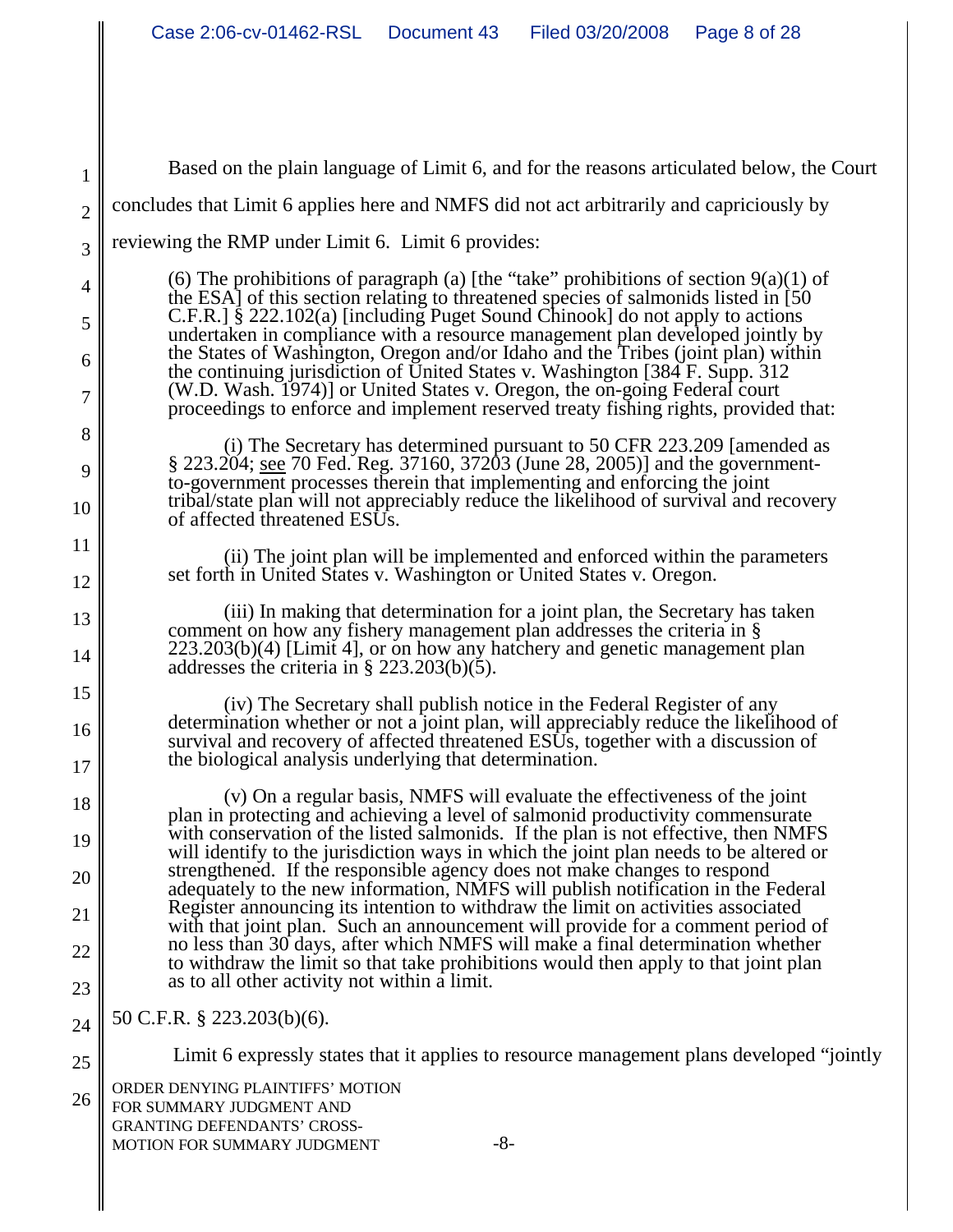by the State[] of Washington . . . and the Tribes within the continuing jurisdiction of United States v. Washington." Id. The challenged actions here are directed at NMFS's review of the RMP, which was prepared jointly by the Tribes and WDFW in light of United States v. Washington. See AR 15 at 5 (stating "[t]he management regime will be guided by the principles of the Puget Sound Salmon Management Plan (PSSMP), and other legal mandates pursuant to U.S. v. Washington. . . . The PSSMP is the framework for planning and managing harvest so that treaty rights will be upheld and equitable sharing of harvest opportunity and benefits are realized."). Although not binding on the Court, the RMP itself states that it was prepared for review under Limit 6. Id. at 2 ("This Plan will be submitted to . . . NMFS, for evaluation under the conservation standards of the Endangered Species Act. Criteria for exemption of state / tribal resource management plans from prohibition of the 'take' of listed species, are contained under Limit 6 of the salmon 4(d) Rule.").

26 ORDER DENYING PLAINTIFFS' MOTION FOR SUMMARY JUDGMENT AND The Court rejects plaintiffs' argument that Limit 4 provides the "general requirements" for management plans and that Limit 6 simply provides "additional requirements" for a jointly prepared state-tribal RMP. See Dkt. #19 at 4. Each Limit is directed at a specific program. See 65 Fed. Reg. 42422, 42423-24 (July 10, 2000) (preamble to final regulation). Limit 4 expressly applies to state Fishery Management and Evaluation Plans ("FMEP"). See 50 C.F.R. § 223.203(b)(4). In contrast, Limit 6 applies to RMPs like the one at issue in this case, prepared jointly by the State and Tribes under United States v. Washington. Id. at § 223.203(b)(6). As NMFS explained in the proposed rule, where a joint agreement between a state and tribe is required, Limit 6 applies. See 65 Fed. Reg. 170, 177 (Jan. 3, 2000) ("Agreements adopted within the United States v. Washington proceeding, such as the Puget Sound Management Plan (originally approved by the court in 1977; most recent amendment approved by the court in United States v. Washington, 626 F. Supp. 1405, 1527 (1985, W.D. Wash.)[)] mandate that harvest and artificial production management actions are agreed to and coordinated between the

GRANTING DEFENDANTS' CROSS-MOTION FOR SUMMARY JUDGMENT -9-

1

2

3

4

5

6

7

8

9

10

11

12

13

14

15

16

17

18

19

20

21

22

23

24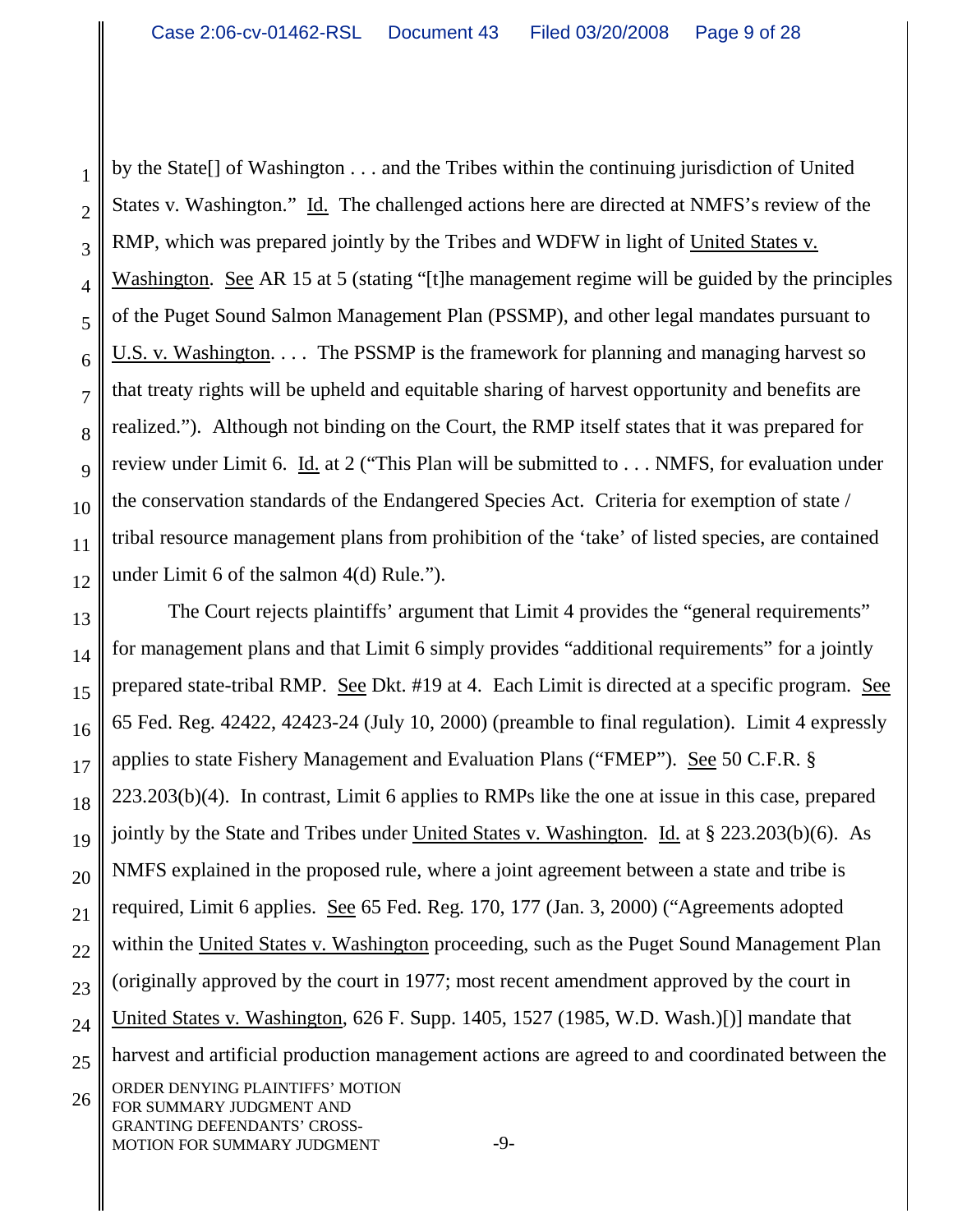State of Washington and the Western Washington treaty tribes. Where joint agreement is required, such plans will fall under the provisions of paragraphs  $(b)(6)(i)$ -(iv) [Limit 6] of section 223.203 contained in this proposed rule.").

Under Limit 6, the overall standard for NMFS's approval of the RMP is a determination that the RMP "will not appreciably reduce the likelihood of survival and recovery of affected threatened ESUs." 50 C.F.R. § 223.203(b)(6)(i). Therefore, the Court's overall determination in this case is whether NMFS was arbitrary and capricious in determining that the RMP would not appreciably reduce the likelihood and survival of Puget Sound Chinook. This, however, does not end the inquiry regarding the applicability of Limit 4 because Limit 6 expressly states that in making a determination that the joint plan is exempt from section 9's take prohibitions, "the Secretary has taken comment on how any fishery management plan addresses the criteria in [Limit 4]." 50 C.F.R. § 223.203(b)(6)(iii). Limit 4 contains nine separate "criteria" that must be adequately addressed by a plan. These nine "criteria" are listed as (A) through (I) under § 223.203(b)(4)(i) in Limit 4. See 50 C.F.R. § 223.203(b)(4)(i) (stating "[t]he plan must adequately address the following criteria" and then enumerating nine criteria in §  $223.203(b)(4)(i)(A) - (I)).$ 

Plaintiffs contend that NMFS failed to adequately address three of Limit 4's criteria in approving the RMP: criteria B, criteria C, and criteria H. The Court addresses plaintiffs' arguments with respect to each criteria, separately, below.

20

1

2

3

4

5

6

7

8

9

10

11

12

13

14

15

16

17

18

19

21

22

23

24

25

## **a. Limit 4—Criteria B**

Because the bulk of plaintiffs' case against defendants is directed at NMFS's alleged failure to adequately address criteria B, the Court quotes the text of criteria B in full, below:

The plan must adequately address the following criteria: . . . (B) Utilize the concepts of "viable" and "critical" salmonid population thresholds, consistent with the concepts contained in the technical document entitled "Viable Salmonid Populations (NMFS, 2000b)." The VSP paper provides a framework for identifying the biological requirements of listed salmonids, assessing the effects of

26 ORDER DENYING PLAINTIFFS' MOTION FOR SUMMARY JUDGMENT AND GRANTING DEFENDANTS' CROSS-MOTION FOR SUMMARY JUDGMENT -10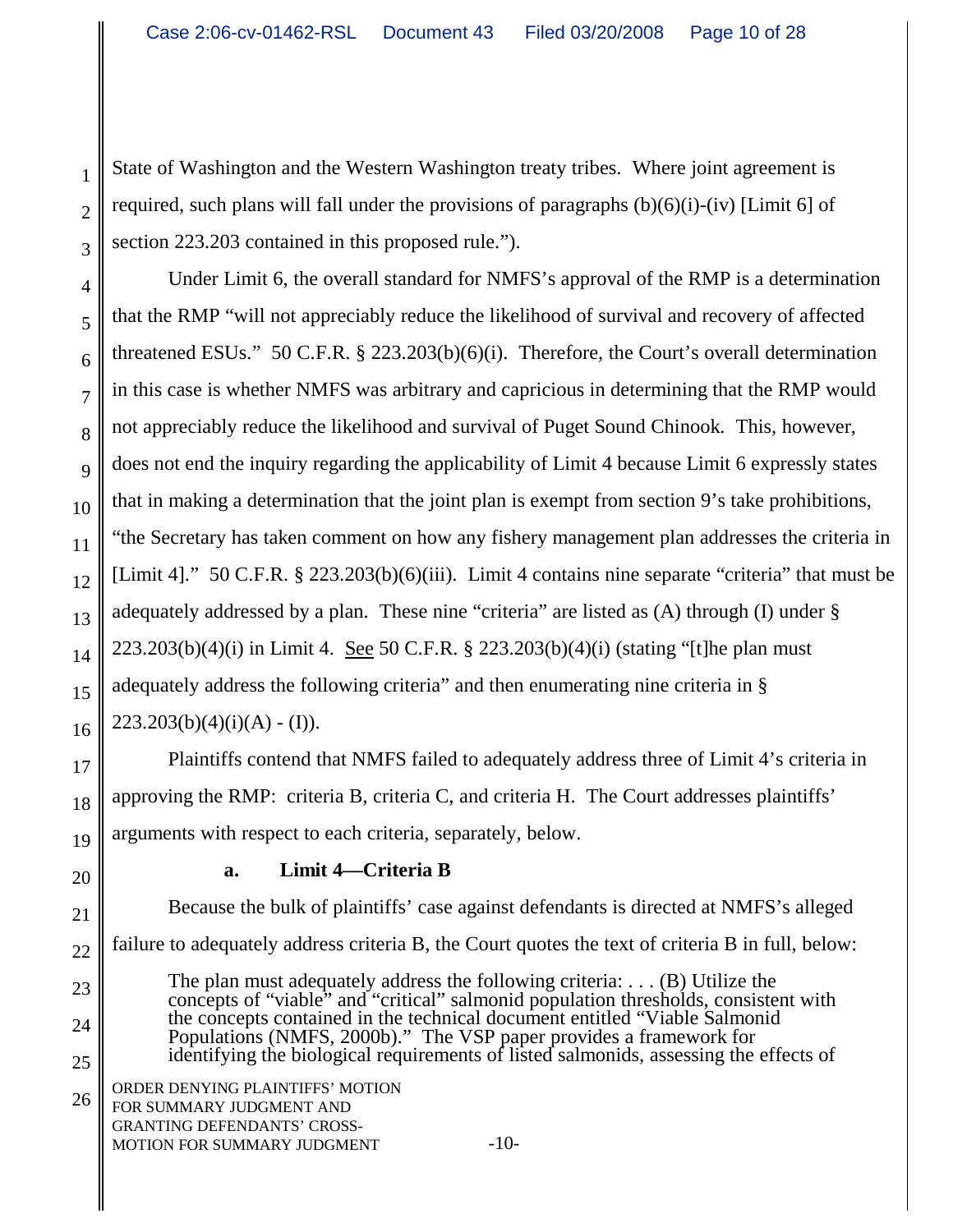management and conservation actions, and ensuring that such actions provide for the survival and recovery of listed species. Proposed management actions must recognize the significant differences in risk associated with viable and critical population threshold states and respond accordingly to minimize the long-term risks to population persistence. Harvest actions impacting populations that are functioning at or above the viable threshold must be designed to maintain the population or management unit at or above that level. For populations shown with a high degree of confidence to be above the critical levels but not yet at viable levels, harvest management must not appreciably slow the population's achievement of viable function. Harvest actions impacting populations that are functioning at or below [the] critical threshold must not be allowed to appreciably increase genetic and demographic risks facing the population and must be designed to permit the population's achievement of viable function, unless the plan demonstrates that the likelihood of survival and recovery of the entire ESU in the wild would not be appreciably reduced by greater risks to that individual population.

50 C.F.R. § 223.203(b)(4).

1

2

3

4

5

6

7

8

9

10

11

12

13

14

15

16

17

18

19

20

21

22

23

24

25

### **(i) Viability concept**

Plaintiffs' first contention under criteria B is that in approving the RMP, NMFS departed from what constitutes a "viable" salmonid population threshold as that concept is defined in the technical document titled "Viable Salmonid Populations (NMFS, 2000b)." See Dkt. #19 at 21; AR 241 (NOAA Technical Memorandum NMFS-NWFSC-42; "Viable Salmonid Populations and the Recovery of Evolutionary Significant Units") (hereinafter the "VSP"). The purpose of the VSP "is to provide an explicit framework for identifying attributes of viable salmonid populations so that parties may assess the effects of management and conservation actions and ensure that their actions promote the listed species' survival and recovery." AR 241 at 1. The VSP defines "viable salmonid population" as "an independent population of any Pacific salmonid (genus *Oncorhynchus*) that has a negligible risk of extinction due to threats from demographic variation (random or directional), local environmental variation, and genetic diversity changes (random or directional) over a 100-year time frame." Id. at 2.

Plaintiffs' primary contention regarding criteria B of Limit 4 is that NMFS redefined "viable" in its approval of the RMP to mean the carrying capacity of current habitat conditions,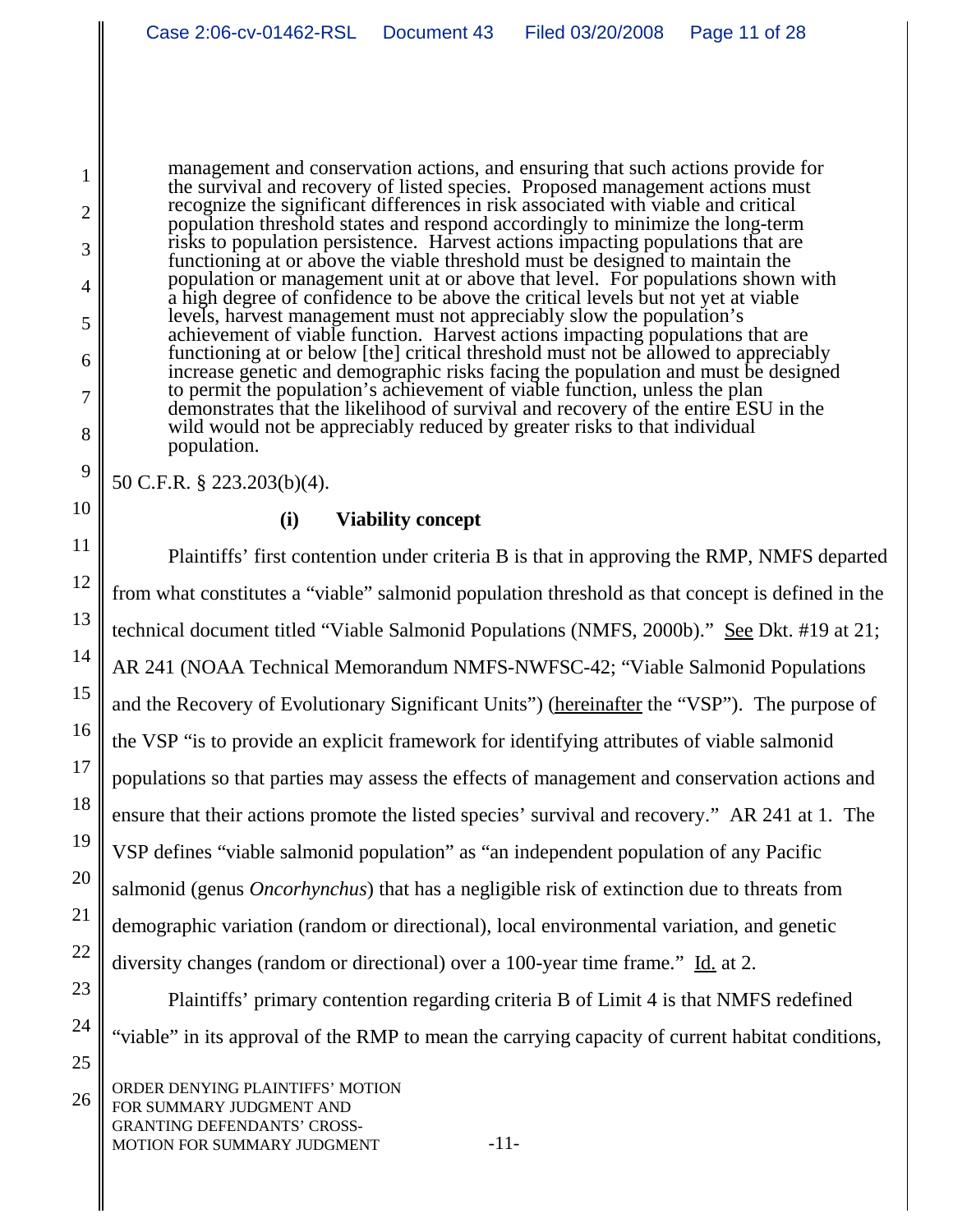and therefore produced a "viable" threshold smaller than that intended by the Limit 4 and the VSP, and did not consider the risk of extinction. See Dkt. #19 at 22. Plaintiffs' claims are founded on the principle that NMFS was required to apply the definition of "viable" as defined in the VSP when evaluating the RMP. See Dkt. #34 at 10 ("By judging the impacts of the Harvest Plan [RMP] using viability thresholds that are not an indication of extinction risk, NMFS failed to assure that the [RMP] uses the concept of 'viable' in a way that is consistent with the VSP Paper, as required by [Limit 4]. Its decision was, therefore, contrary to law, and so a violation of the APA."). The Court, concludes, however that NMFS satisfied the requirements of Limit 6 in considering criteria B of Limit 4.

First, Limit 6 only expressly requires that NMFS has "taken comment on how any fishery management plan addresses the criteria in § 223.203(b)(4) [Limit 4]." In approving the RMP, NMFS did in fact take comment on the Limit 4 criteria. See AR 9.

26 ORDER DENYING PLAINTIFFS' MOTION FOR SUMMARY JUDGMENT AND Second, criteria B of Limit 4 does not mandate that an RMP must use a particular "viable" or "critical" threshold. Criteria B of Limit 4 only requires that the "concepts of 'viable' and 'critical' salmonid population thresholds" are "consistent with the concepts" in the VSP. 50 C.F.R. § 223.203(b)(4)(i)(B). Although plaintiffs attempt to convert the VSP itself into a proscriptive standard, in promulgating the 4(d) Rules, NMFS explicitly stated that the documents cited in the Limits were meant to provide guidance, not to create binding criteria. In the preamble to the final rule for example, NMFS states: "These technical documents [cited in § 223.203] provide guidance to entities as they consider whether to submit a program for a 4(d) limit. The documents represent several kinds of guidance, and are not binding regulations requiring particular actions by any entity or interested party." 65 Fed. Reg. 42422, 42424 (July 10, 2000) (emphasis added). With respect to the cited technical documents in the Limits, the preamble to the final rule goes on to conclude that "where the rule cites a document, a program's consistency with the guidance is 'sufficient' to demonstrate that the program meets the particular

GRANTING DEFENDANTS' CROSS-MOTION FOR SUMMARY JUDGMENT -12-

1

2

3

4

5

6

7

8

9

10

11

12

13

14

15

16

17

18

19

20

21

22

23

24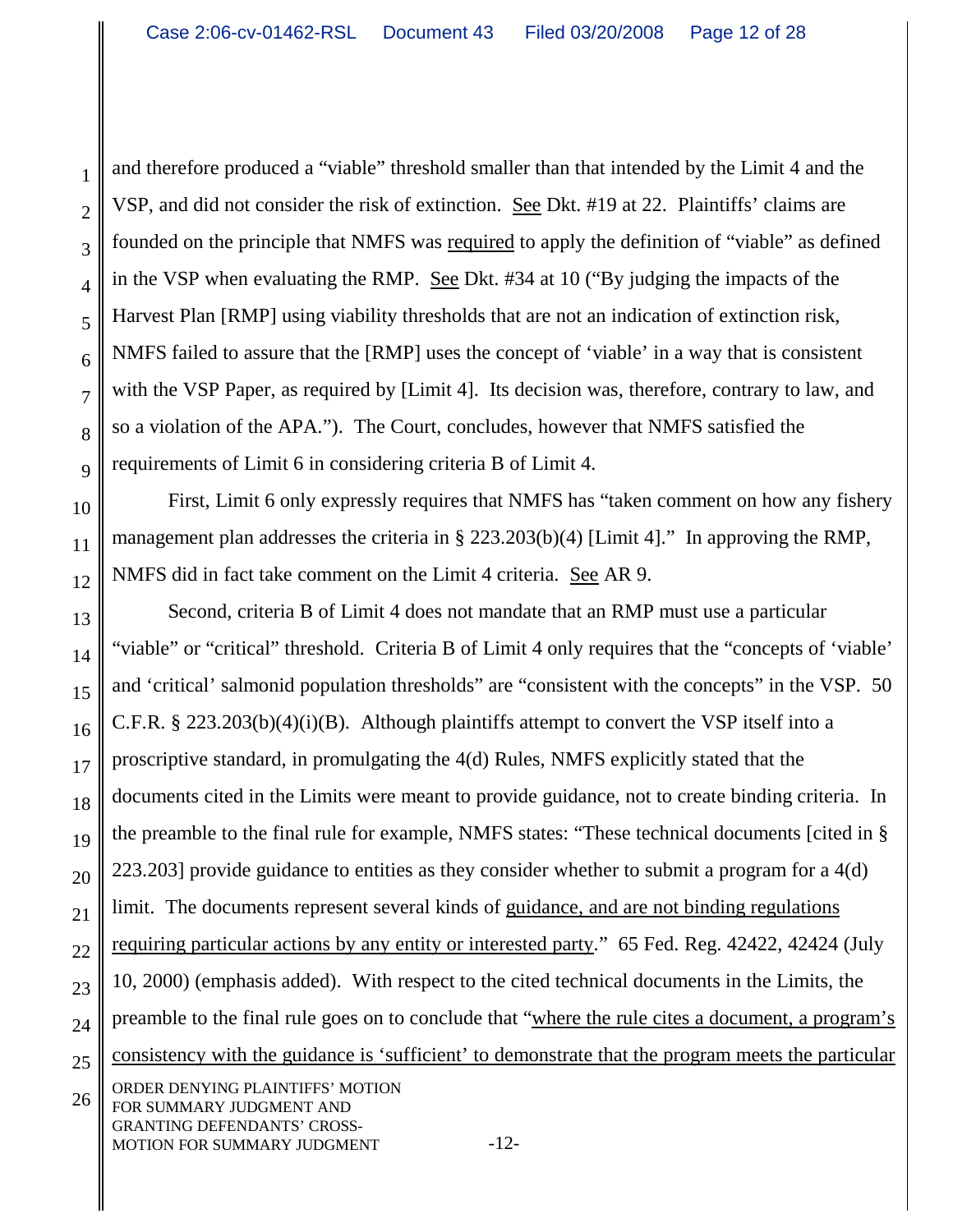purpose for which the guidance is cited. However, the entity or individual wishing a program to be accepted as within a particular limit has the latitude to show that its variant or approach is, in the circumstances where it will apply and affect listed fish, equivalent or better." Id. (emphasis added).

Furthermore, the VSP does not mandate any particular standard or methodology. Instead, it consists of two components: (1) principles for identifying population substructure in Pacific salmonid ESUs; and (2) general principles for establishing biological guidelines to evaluate the conservation status of these populations. See AR 241 at 2. The VSP Paper identifies four parameters for evaluating the conservation status of a population, including: (1) abundance, (2) growth rate or productivity, (3) spatial structure, and (4) diversity that are "reasonable predictors" of viability. Id. at 11. The VSP Paper also provides general guidelines for evaluating each of these parameters. Id. at 14-15. Additionally, as criteria B in Limit 4 expressly states, the VSP is a "framework" for evaluating viable populations, it does not mandate how these evaluations must be applied. Thus, plaintiffs' claim that NMFS acted contrary to law by failing to specifically use the definition of "viable" as defined by the VSP is unavailing.

#### **(ii) Extinction risk**

The Court also rejects plaintiffs' contention that NMFS failed to consider extinction risk in assessing the RMP. See Dkt. #19 at 22 ("Avoiding extinction was not part of NMFS's equation"); #34 at 10 ("By judging the impacts of the Harvest Plan [RMP] using viability thresholds that are not an indication of extinction risk, NMFS failed to assure that the [RMP] uses the concept of 'viable' in a way that is consistent with the VSP Paper, as required by [Limit 4]."). In its decision, NMFS founded its evaluation of the RMP based on the VSP and a paper entitled "A Risk Assessment Procedure for Evaluating Harvest Mortality on Pacific Salmonids" (the "RAP"). See AR 3 at 7; 24. The RAP, dated May 30, 2000, was developed

26 ORDER DENYING PLAINTIFFS' MOTION FOR SUMMARY JUDGMENT AND GRANTING DEFENDANTS' CROSS-MOTION FOR SUMMARY JUDGMENT -13-

1

2

3

4

5

6

7

8

9

10

11

12

13

14

15

16

17

18

19

20

21

22

23

24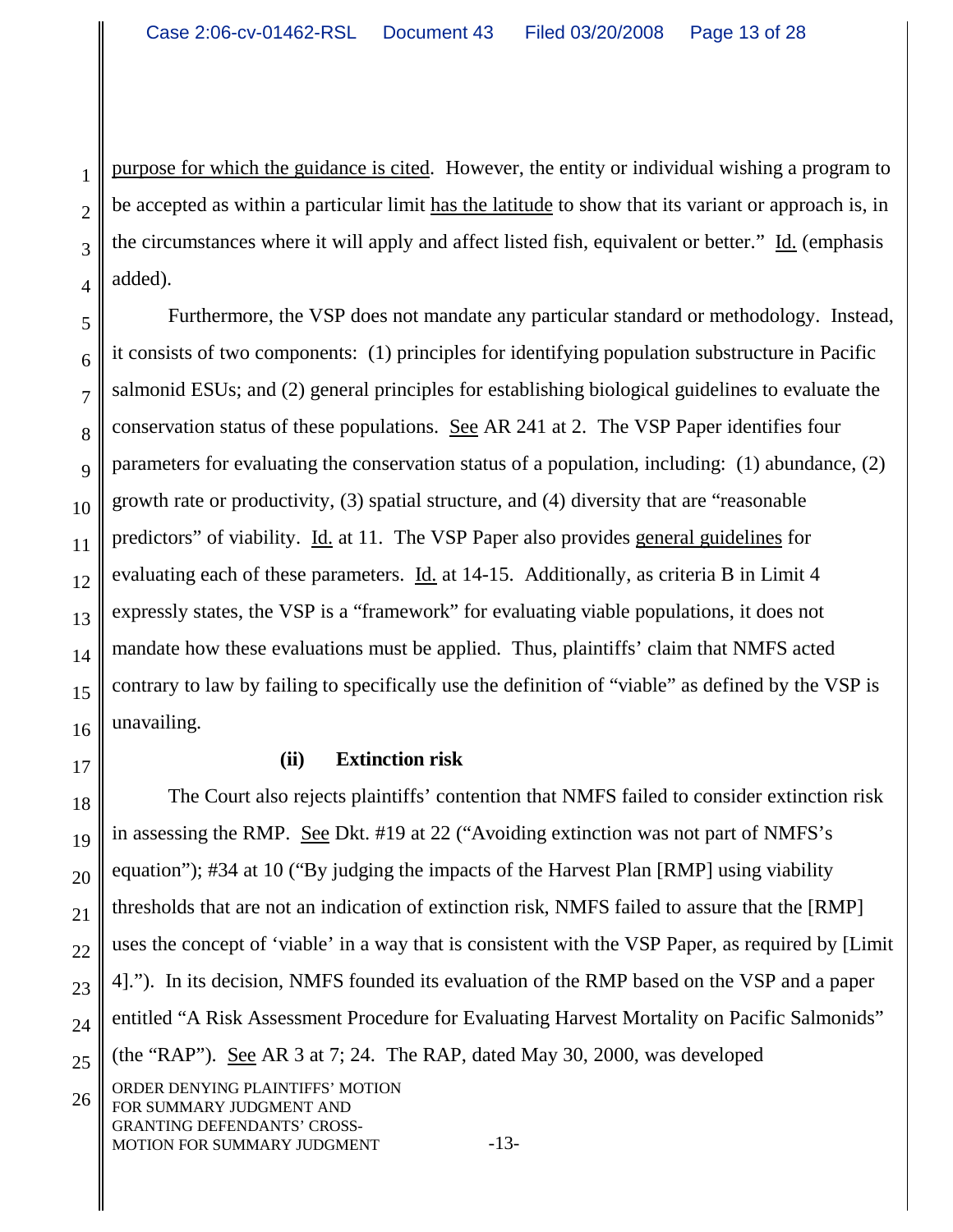contemporaneously with the VAP. $4$  See AR 58 (RAP). The RAP was developed to provide a management tool linking "available biological data about the listed species with quantified standards of acceptable risk to survival and recovery." AR 58 at 2. The RAP was also expressly developed consistent with the concepts of the VSP Paper. See id. at 4. In its decision, by utilizing the RAP, NMFS used viable and critical thresholds to identify rebuilding exploitation rates ("RERs"). See AR 3 at 7; 25. As set forth in the RAP, the RER is the maximum rate of harvest by which: (1) the percentage of escapements below the critical threshold must differ no more than 5% from that under the baseline conditions [or, a no-fishing scenario]; and (2) either the viable threshold must be met 80% of the time, or the percentage of escapements less than the viable threshold must differ no more than 10% from that under the baseline [no-fishing] condition." AR 58 at 9-10. Significantly here, the RERs assess extinction risk because the critical threshold is the point of population instability below which the risk of extinction increases. See AR 7 at C-6. Therefore, contrary to plaintiffs' contention, NMFS applied specific thresholds as part of its evaluation to assess the risk of extinction.

## 15

16

17

18

19

20

1

2

3

4

5

6

7

8

9

10

11

12

13

14

### **(iii) Carrying capacity and current habitat conditions**

Plaintiffs also contend that NMFS's use of a current conditions viability threshold departs from the VSP and is therefore contrary to law. See Dkt. #34 at 5 ("By defining 'viability' based on current carrying capacity, NMFS departed from the concept of 'viable thresholds' articulated in the VSP Paper, and also departed from the requirements of the 4(d) Rule."); 9. In response to

<sup>21</sup> 22 23 24 25 <sup>4</sup> NMFS described the relationship between the VSP and the RAP in the RAP itself, stating: "Both RAP and VSP operate at the population level. However, although VSP offers general guidelines for biological characteristics of a population at increased risk or robust to risk, it is not population specific and it does not assess an action's effects over time. Consequently, models are needed that look at population-specific population dynamics and the effects of proposed actions over time. The result is a merging of the thresholds of risk, e.g., VSP, with the effects of an action over time to assist in making management decisions, e.g., RAP." AR 58 at 4 (emphasis added).

<sup>26</sup> ORDER DENYING PLAINTIFFS' MOTION FOR SUMMARY JUDGMENT AND GRANTING DEFENDANTS' CROSS-MOTION FOR SUMMARY JUDGMENT -14-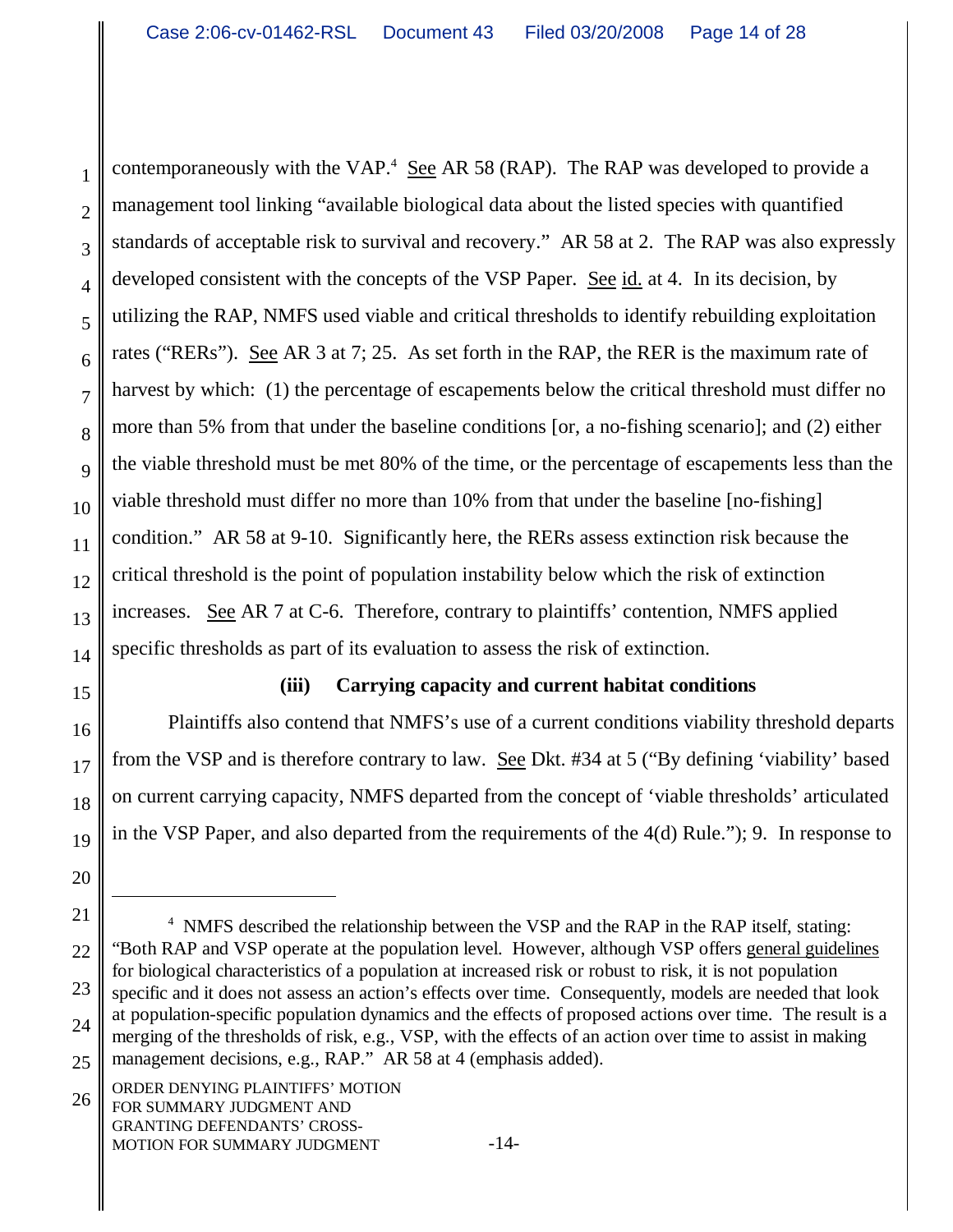this claim, NMFS correctly asserts that the VSP itself recognizes that "carrying capacity"<sup>5</sup> is an important part of its viability framework: "[c]apacity parameters are important for evaluating population viability in that they describe the scope for a population or some component of a population to exceed requisite abundance thresholds." AR 241 at 69. Therefore, NMFS's use of carrying capacity is consistent with the concepts in the VSP Paper.

Additionally, under the ESA and the 4(d) Rule at issue here, § 223.203(b)(6), the ultimate issue is whether operation of the plan will not appreciably reduce the likelihood of survival and recovery of the species. See Nat'l Wildlife Fed'n, 481 F.3d at 1236. The specific requirement in criteria B of Limit 4 requires that implementation of harvest plans must not "appreciably slow" the population's achievement of "viable function" with respect to populations above the critical threshold but below viable levels. 50 C.F.R.  $\S$  223.203(b)(4)(i)(4). To the extent recovery, or achievement of viable populations, is limited by current habitat conditions, it cannot be said that the operation of the RMP at issue in this case is appreciably reducing the likelihood of recovery or slowing the achievement of viable populations. See Dkt. #36 at 6 (*Amici* Reply). NMFS's recognition of current conditions for the five-year RMP at issue is appropriate given that in developing the RAP, NMFS acknowledged that "the effect of changes in land use and the improvements from current restoration efforts won't be measurable for at least another 20 years" and therefore "it is reasonable to assume that conditions in the next twenty to thirty years might be similar to those observed over the past 10-15 years." AR 58 at 10. As NMFS notes in its reply, given the uncertainty of when, and if at all, habitat improvements may be made, "[u]sing current conditions provides a realistic and more conservative evaluation of these effects and facilitates recovery if the hoped-for habitat improvements occur." Dkt. #35 at 9; <u>see Nat'l</u>

23 24

25

1

2

3

4

5

6

7

8

9

10

11

12

13

14

15

16

17

18

19

20

21

<sup>&</sup>lt;sup>5</sup> Carrying capacity measures "the size of a population sustainable by the environment." AR 241 at 68.

<sup>26</sup> ORDER DENYING PLAINTIFFS' MOTION FOR SUMMARY JUDGMENT AND GRANTING DEFENDANTS' CROSS-MOTION FOR SUMMARY JUDGMENT -15-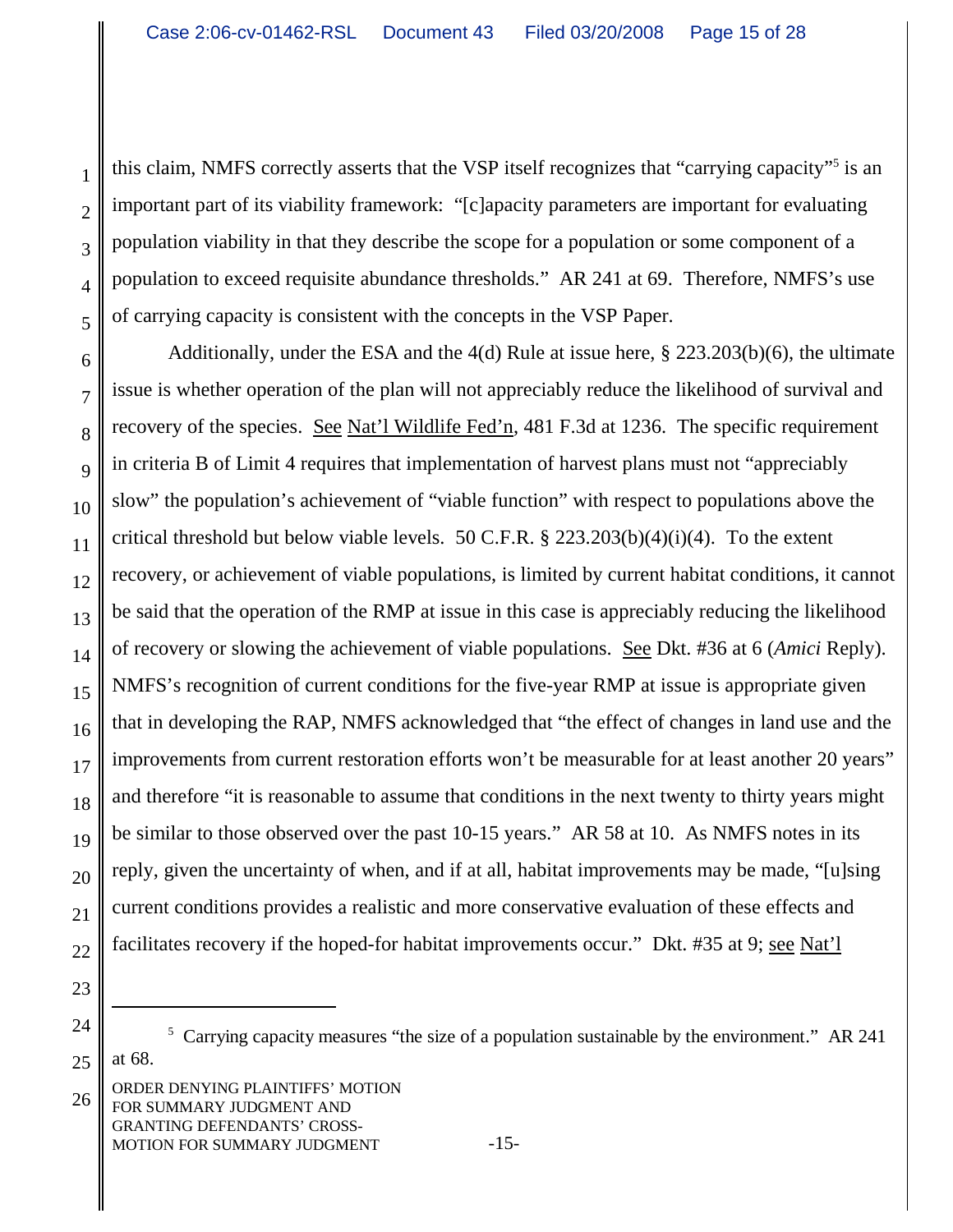Wildlife Fed'n, 481 F.3d at 1235 (requiring NMFS to consider proposed operations in their "actual context"). For these reasons, NMFS's use of current habitat conditions in assessing the RMP was not arbitrary and capricious or contrary to law.

**(iv) Technical Recovery Team (TRT) thresholds**

Finally, plaintiffs argue that NMFS failed to use its Technical Recovery Team's ("TRT")<sup>6</sup> viable population ranges to evaluate the RMP thresholds, and instead developed its own thresholds based on current habitat conditions. See Dkt. #19 at 7-8; Dkt. #34 at 15 ("Plaintiffs fault NMFS for failing to listen to the agency's own experts—in particular, the Technical Recovery Team that NMFS appointed to develop recovery criteria for Puget Sound Chinook."); 25.

Contrary to plaintiffs' contentions, however, NMFS considered the TRT planning ranges in its decision on the RMP and explained why they were not applicable to the RAP analysis of the RMP. See AR 3 at 66 ("The preliminary delisting and recovery criteria recommendation provided by the TRT . . . have been used to assist in the evaluation of the harvest management strategy represented by the RMP."); 37 ("However, the trend in natural-origin returns, when compared with hatchery returns, into several systems suggests that marine, freshwater, and estuary habitat quality and quantity is the primary constraint on productivity."). In its decision,

1

2

3

4

5

6

7

8

9

10

11

12

13

14

15

16

17

<sup>19</sup> 20 21 22 23 24 25 <sup>6</sup> NMFS has explained the function of the TRT as follows: "As part of its recovery planning efforts, NMFS Northwest Region designated 'recovery domains' in the Pacific Northwest. Puget Sound is one of five geographically based recovery domains for preparing recovery plans for listed salmon species. . . . For each domain, NMFS convened an independent Technical Recovery Team (TRT) to develop recommendations on biological viability criteria for the ESU and its component populations, to make technical findings regarding limiting factors, to provide scientific support to local and regional recovery planning efforts, and to provide scientific evaluations of recovery plans. The TRT for the Puget Sound Chinook (PSTRT) includes biologists from NMFS, state, tribal, and local agencies." AR 270 at 3. Also contrary to plaintiffs' contention, the TRT cannot reasonably be considered its "own" expert when only two of the seven members on the team are from NMFS. See AR 70-1 at 1 (listing the seven PSTRT members).

<sup>26</sup> ORDER DENYING PLAINTIFFS' MOTION FOR SUMMARY JUDGMENT AND GRANTING DEFENDANTS' CROSS-MOTION FOR SUMMARY JUDGMENT -16-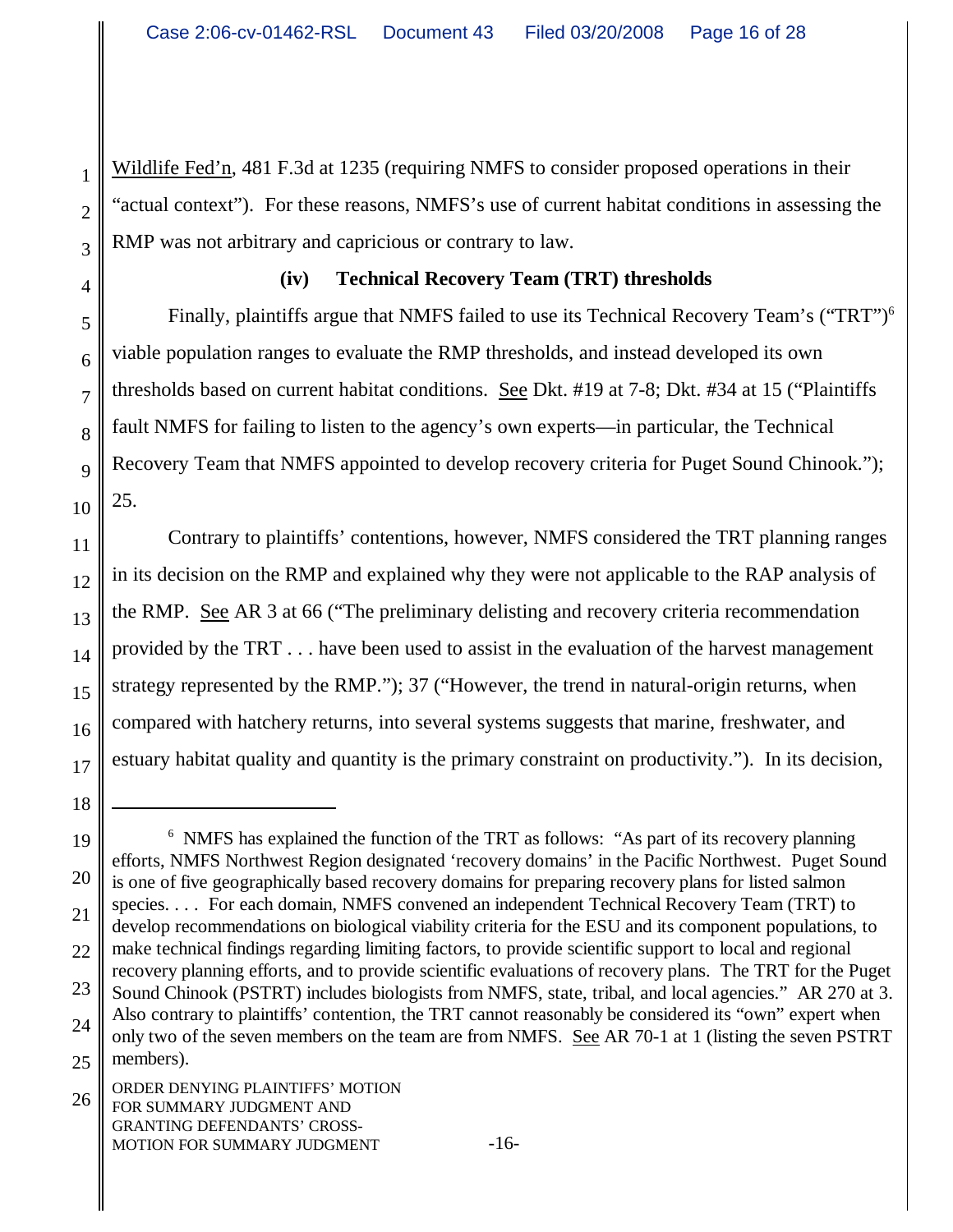NMFS explained why it did not apply the TRT planning ranges. See AR 3 at 25 ("For most populations, these [viable and critical] thresholds are well below the escapement levels associated with recovery, but achieving these goals under current conditions is a necessary step to eventual recovery when habitat and other conditions are more favorable.").

Second, as NMFS correctly asserts in its reply, NMFS did not utilize the TRT as an "expert" to assist in evaluation of RMPs, nor did the TRT review or comment on the RMP at issue in this case. See Dkt. #35 at 5.

Third, NMFS is entitled to deference in its consideration of the TRT planning ranges for purposes of approving the RMP. See Gifford Pinchot Task Force v. U.S. Fish & Wildlife Serv., 378 F.3d 1059, 1066 (9th Cir. 2004) (deferring to agency's scientific judgment). The cases cited by plaintiffs are inopposite here because in its decision approving the RMP, NMFS offered a credible explanation of its decision to develop thresholds under the RAP rather than use the TRT planning ranges. Cf. N. Spotted Owl v. Hodel, 716 F. Supp. 479, 483 (W.D. Wash. 1988) (stating that the court "will reject conclusory assertions of agency 'expertise' where the agency spurns unrebutted expert opinions without itself offering a credible alternative explanation."); Defenders of Wildlife v. Babbitt, 958 F. Supp. 670, 685 (D.D.C. 1997) (declining to defer to the agency because its decision was based on unsupported conclusory allegations and facts directly contradicted by undisputed evidence in the record); Dkt. #34 at 16 (citing N. Spotted Owl & Defenders of Wildlife).

Here, in approving the RMP, NMFS considered the TRT preliminary planning ranges and explained why they were not applicable to the RAP analysis of the RMP. For the reasons set forth above, the Court concludes that NMFS's decision was not arbitrary and capricious.

#### **b. Limit 4—Criteria C**

26 ORDER DENYING PLAINTIFFS' MOTION FOR SUMMARY JUDGMENT AND Plaintiffs make an alternative argument concerning NMFS's use of current carrying capacity connected to criteria C in Limit 4. Plaintiffs contend that even using a current

GRANTING DEFENDANTS' CROSS-MOTION FOR SUMMARY JUDGMENT -17-

1

2

3

4

5

6

7

8

9

10

11

12

13

14

15

16

17

18

19

20

21

22

23

24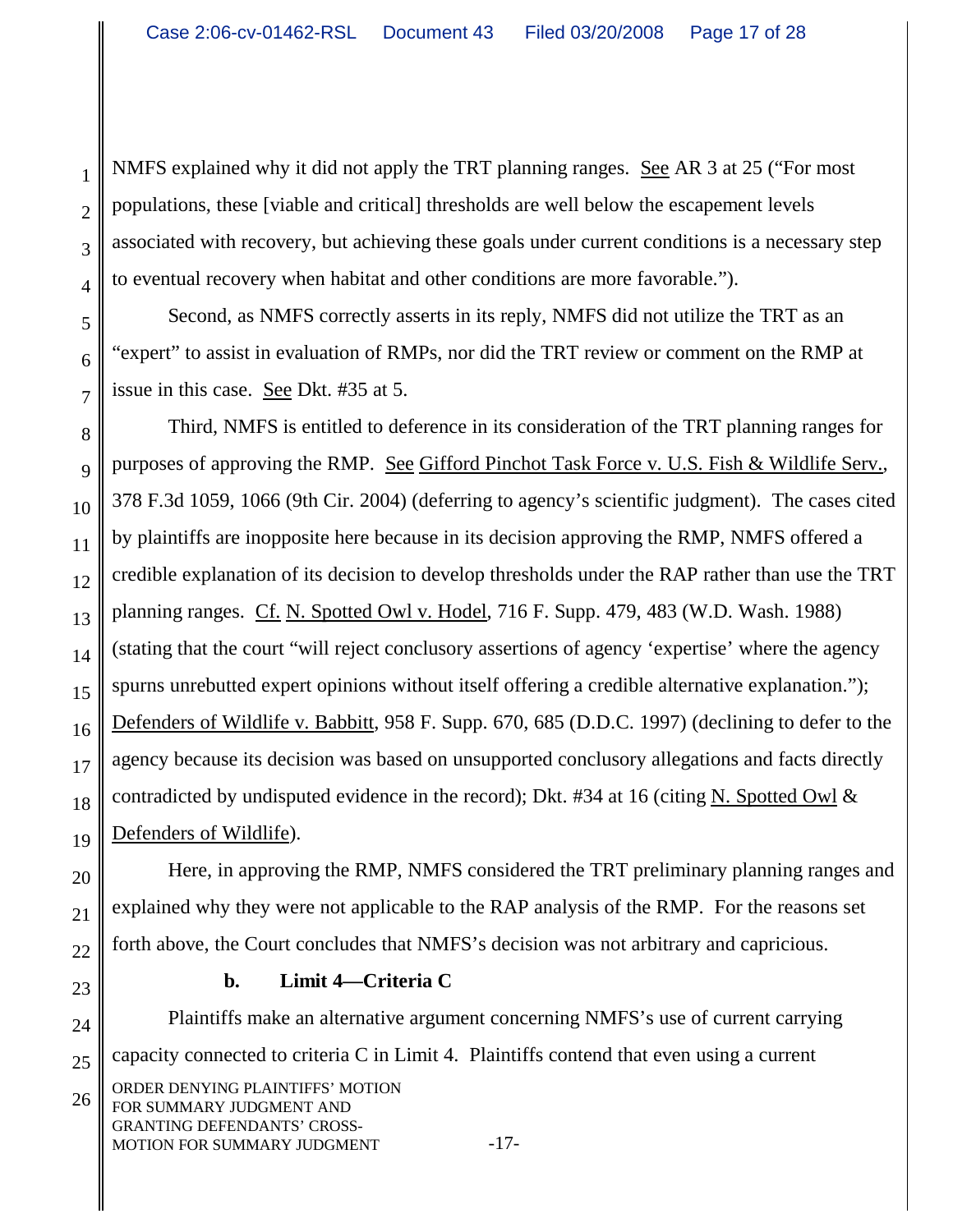conditions definition of viable, NMFS acted contrary to the recovery requirement of criteria C in Limit 4, which states that "exploitation rates must not appreciably reduce the likelihood of survival and recovery of the ESU," because two of the five regions—the Georgia Strait and Hood Canal—do not have populations headed for viability. See Dkt. #19 at 25-26; 50 C.F.R. §  $223.203(b)(i)(C)$ .

The TRT guidelines provide that an ESU-wide recovery should include two to four viable populations in each of the five geographic regions within Puget Sound, depending on the historical biological characteristics and acceptable risk levels for populations within each region. See AR 70-01 at 12; AR 3 at 66-68. The Georgia Strait Region has two populations: the North and South Fork Nooksack River populations. See AR 3 at 68. Although NMFS found that these populations had an elevated level of risk when compared to NMFS's standards, NMFS ultimately concluded based on a number of factors that implementation of the RMP "will adequately protect chinook salmon populations in the Georgia Strait Region." AR 3 at 68-70. NMFS based its conclusion on several findings, including that both populations in the Georgia Strait exhibited increasing escapement trends since listing (see AR 3 at 29), and that hatcheryorigin spawners contributed to the natural spawning areas by buffering harvest-induced genetic risks to the populations. Id.

18 19 20 21 22 23 24 25 26 ORDER DENYING PLAINTIFFS' MOTION FOR SUMMARY JUDGMENT AND The Hood Canal region consists of two populations: the Skokomish and Mid-Hood Canal River populations. See AR 3 at 74. NMFS ultimately concluded for these populations that "the RMP's management objectives are adequately protective of the geographic, life history, and diversity of the populations within the Hood Canal Region of the ESU." Id. at 76. NMFS supported its conclusion based on several factors, including the total abundance status of the population, the increasing escapement trend observed for the population, and the annual monitoring and evaluation actions outlined in the RMP. See id. Additionally, NMFS found that the production of hatchery-origin fish sharing the ecological and genetic traits of the natural-

GRANTING DEFENDANTS' CROSS-MOTION FOR SUMMARY JUDGMENT -18-

1

2

3

4

5

6

7

8

9

10

11

12

13

14

15

16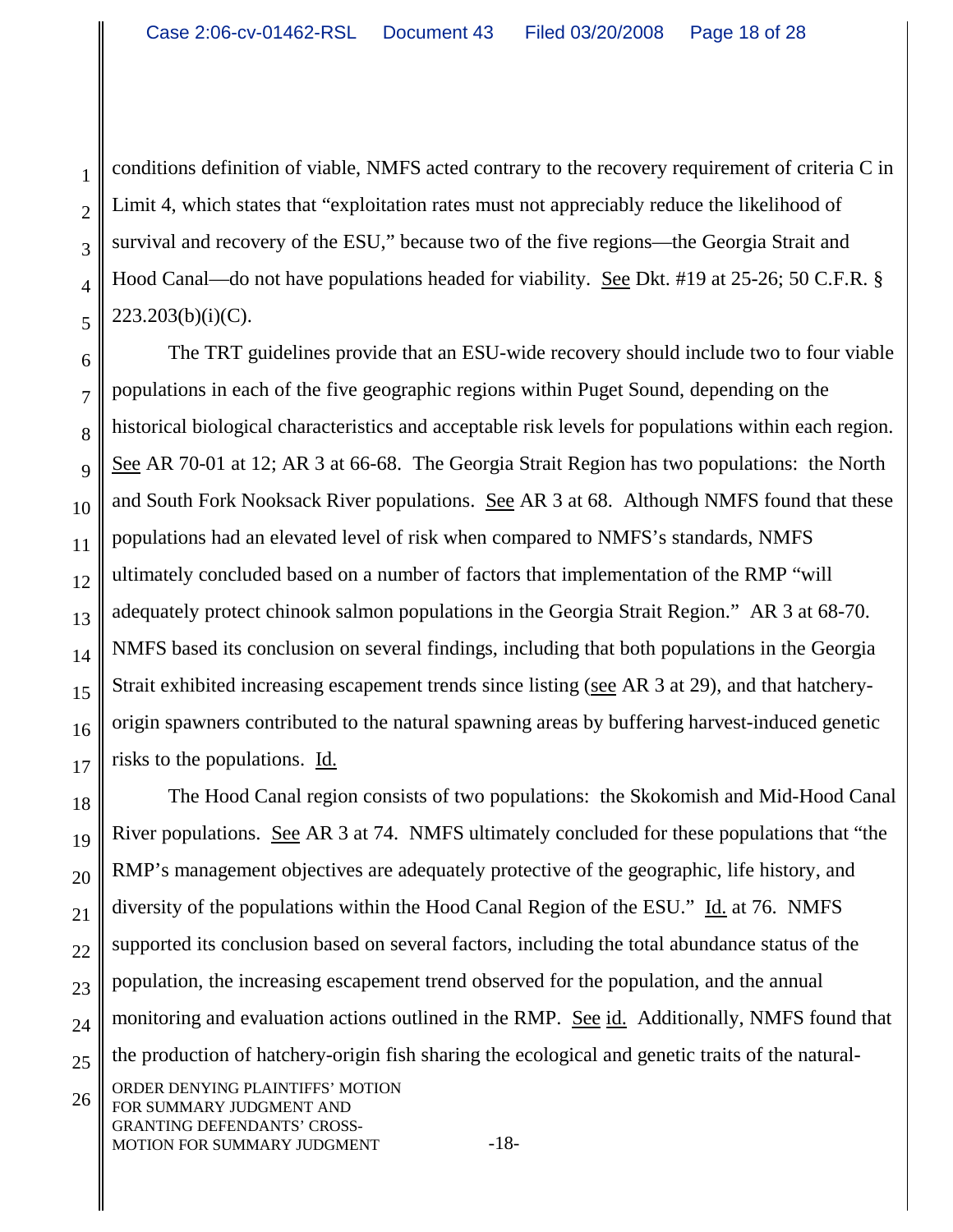origin population may buffer risk to the population. Id.

Plaintiffs also contend that NMFS has not shown that the Cedar and Sammamish River populations would be sustained and improved under the RMP. See Dkt. #19 at 25-26. These two populations comprise two of the six populations in the South Puget Sound Region. See AR 3 at 72. Contrary to plaintiffs' assertion however, NMFS specifically found that "the proposed RMP is anticipated to contribute to the stabilization or rebuilding of all populations within this region." Id. (emphasis added). It is true that NMFS identified a concern for the Cedar and Sammamish River populations, but NMFS also stated that "[i]dentifying these two populations as a concern is considered a precautionary approach, as information suggests that the escapements estimated for these systems are likely conservative." Id. at 74. Plaintiffs have failed to point to anything in the record justifying their contention that these populations will not be sustained under the RMP. See Dkt. #19 at 26. NMFS ultimately concluded that "[t]he concerns for the Cedar River and Sammamish River populations do not represent much risk to the region. . . . [and that] NMFS believes that the RMP's management objectives are adequately protective of the geographic distribution, life history characteristics, and genetic diversity of the populations within the South Puget Sound Region of the ESU." AR 3 at 74.

For the foregoing reasons, the Court concludes that NMFS's determinations with respect to the populations referenced above are entitled to deference, and that NMFS did not act arbitrarily or capriciously in its consideration of the recovery requirement of criteria C in Limit 4.

### **c. Limit 4—Criteria H**

26 ORDER DENYING PLAINTIFFS' MOTION FOR SUMMARY JUDGMENT AND GRANTING DEFENDANTS' CROSS-MOTION FOR SUMMARY JUDGMENT -19-Criteria H of Limit 4 states that a management plan must adequately address "restrictions on resident and anadromous species fisheries that minimize any take of listed species, including time, size, gear, and area restrictions." 50 C.F.R. § 223.203(b)(4)(i)(H). Plaintiffs contend that NMFS failed to evaluate whether allowing the Puget Sound fisheries to harvest at the "critical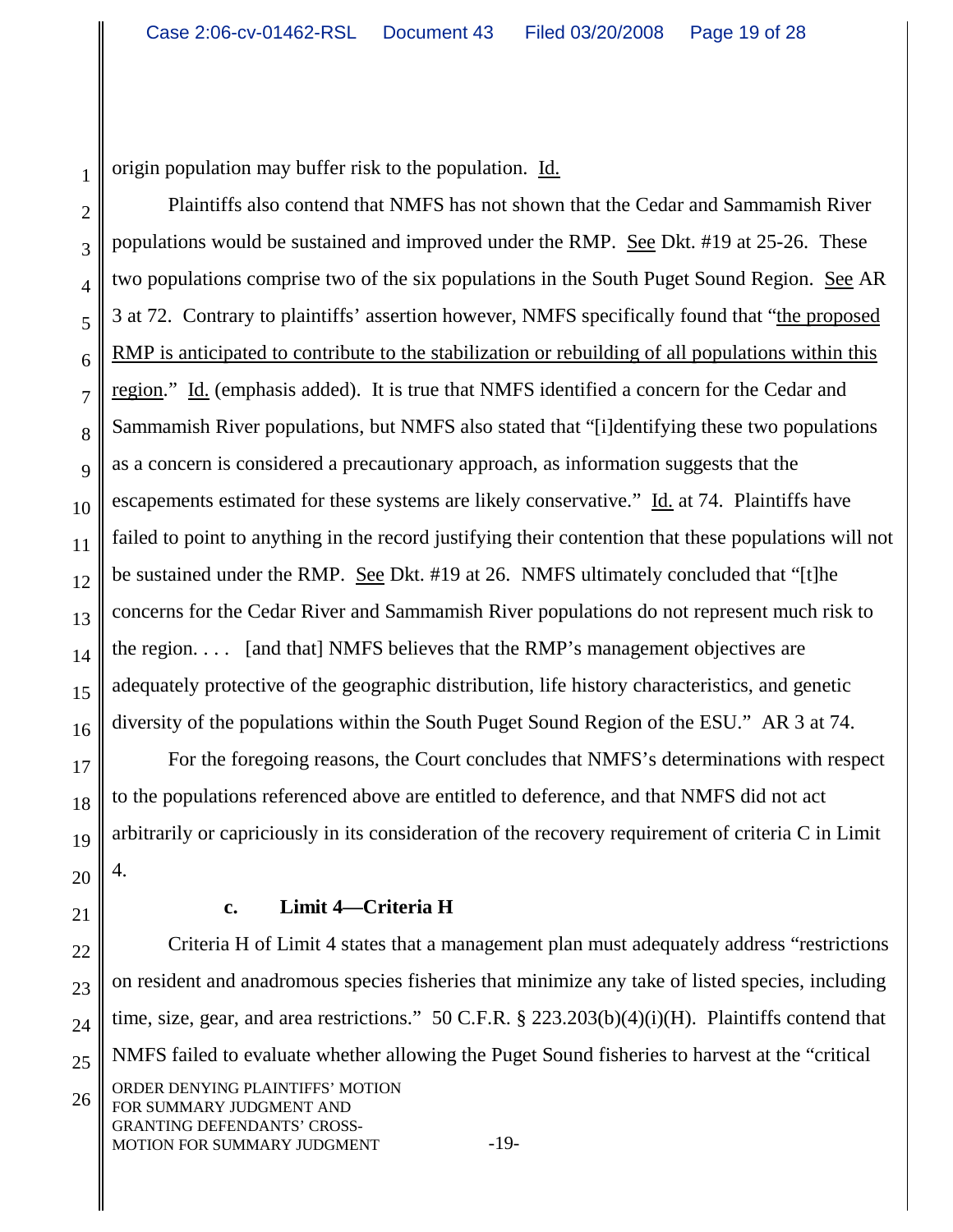exploitation rate ceilings" would comply with Rule 4(d), and failed to evaluate whether introducing widespread use of mark-selective fishing would minimize the take of Puget Sound Chinook in criteria H. See Dkt. #19 at 26-27; Dkt. #34 at 18-19.

Contrary to plaintiffs' assertion, NMFS expressly did evaluate whether the RMP would comply with criteria H in Limit 4. Under the section of its decision addressing criteria H, NMFS states that "[t]he RMP's rebuilding exploitation rates, upper management thresholds, low abundance thresholds, and the critical exploitation rates ceilings are the primary elements of the harvest plan. Time, size, gear, and area and retention restrictions are all among the actions taken to ensure that salmon fishing-related mortality is consistent with these management objectives. . . . Actions the co-managers have taken in the past and that will be considered under the RMP to protect listed species include: closures in the April, May, and June recreational fisheries and size limits to protect spring chinook salmon; closed spawning grounds to fishing; and required non-retention of chinook salmon." AR 3 at 84-85.

26 ORDER DENYING PLAINTIFFS' MOTION FOR SUMMARY JUDGMENT AND GRANTING DEFENDANTS' CROSS-MOTION FOR SUMMARY JUDGMENT -20-Nevertheless, plaintiffs specifically contend that NMFS failed to "evaluate whether introducing widespread use of mark-selective fishing . . . would further minimize the take of threatened Chinook, as required by the 4(d) Rule" and thereby "effectively excised this requirement from the regulations." Dkt. #19 at 26-27. First, there is no express requirement in criteria H that NMFS must consider the use of "mark-selective fishing." See 50 C.F.R. § 223.203(b)(4)(i)(H). In its decision, NMFS did address restrictions that minimize take under criteria H. Second, in response to comments made by plaintiff Washington Trout to the Draft Environmental Impact Statement, in the Final Environmental Impact Statement NMFS acknowledged that the co-managers are testing mark-selective fishing in some fisheries, and "[d]epending on the success of these fisheries, they might be expanded in the future." AR 7 (FEIS) at 3-65; see Dkt. #30 at 27. For these reasons, the Court concludes that NMFS's determination that the RMP adequately addressed the requirements of criteria H in Limit 4 is not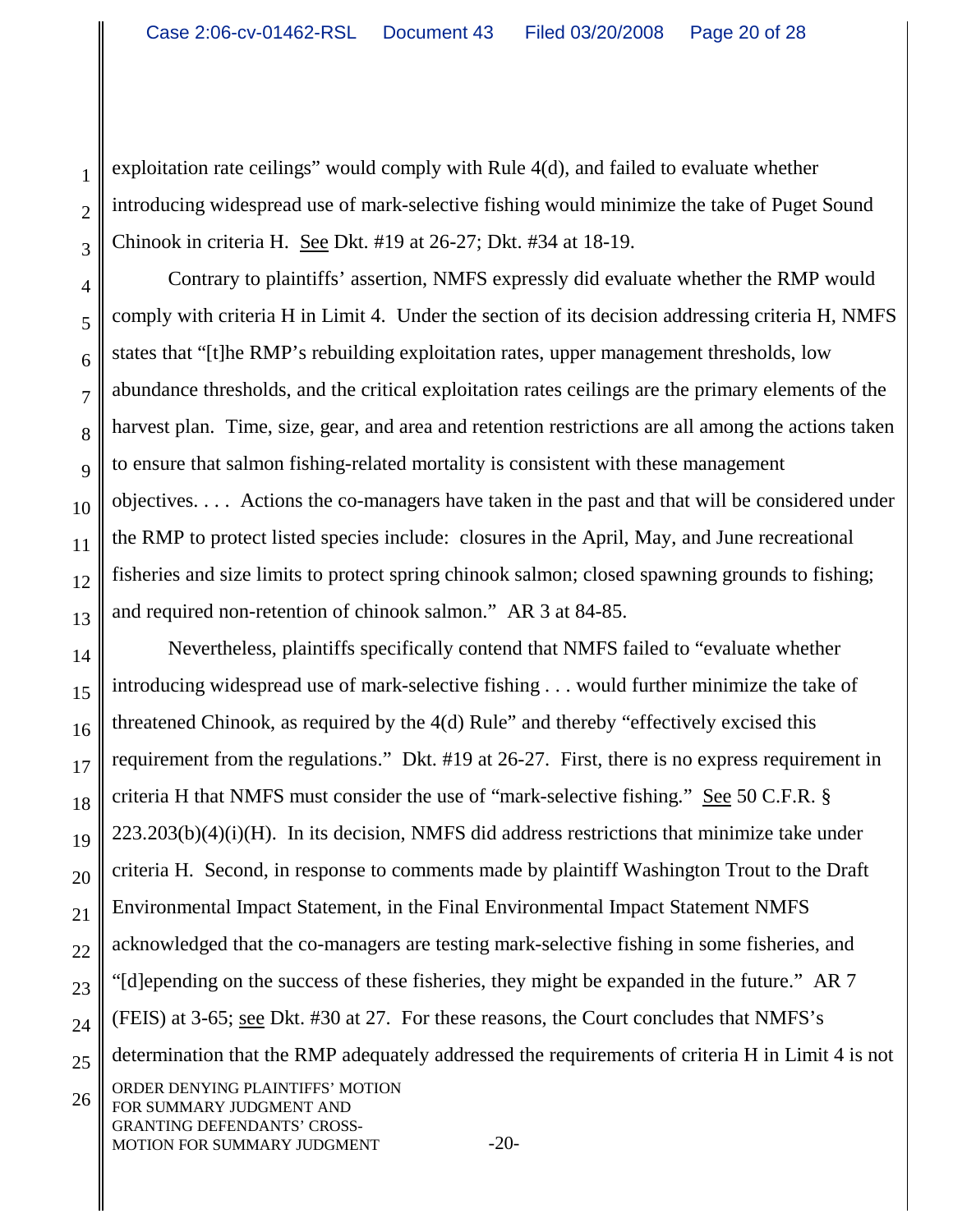arbitrary or capricious.

## **2. The Biological Opinion ("BiOp")**

Under the ESA, after consultation under 16 U.S.C. § 1536(a), the agency must prepare a biological opinion. See 16 U.S.C. § 1536(b)(3)(A). The biological opinion must include a "detailed discussion of the effects of the action on listed species or critical habitat" and NMFS's "opinion on whether the action is likely to jeopardize the continued existence of a listed species or result in the destruction or adverse modification of critical habitat," (a "jeopardy biological opinion"), or whether the proposed action poses no such danger (a "no jeopardy biological opinion."). 50 C.F.R. § 402.14(h)(2); (3). The BiOp here was approved on December 16, 2004 and considered the impact of NMFS's determination as to whether the RMP satisfied the ESA 4(d) Rule on the listed Puget Sound Chinook. See AR 4-3 at 2; 4. In this case, plaintiffs contend that the BiOp is contrary to law because it applied the wrong "jeopardy" standard and failed to use the best available science as required by the ESA. See Dkt. #19 at 27. The Court considers plaintiffs' two claims with respect to the BiOp, below.

15

1

2

3

4

5

6

7

8

9

10

11

12

13

14

16

17

18

19

20

21

22

23

24

25

#### **a. Jeopardy standard**

"Jeopardize the continued existence of" is defined to mean "[a]n action that reasonably would be expected, directly or indirectly, to reduce appreciably the likelihood of both the survival and recovery of a listed species in the wild by reducing the reproduction, numbers, or distribution of that species." 50 C.F.R. § 402.02. Plaintiffs contend that NMFS's no-jeopardy determination in the BiOp is contrary to law "because it does not address the prospects for recovery of the listed salmon, expressly and impermissibly omitting that goal from its analysis." Dkt. #19 at 28.

26 ORDER DENYING PLAINTIFFS' MOTION FOR SUMMARY JUDGMENT AND GRANTING DEFENDANTS' CROSS-MOTION FOR SUMMARY JUDGMENT -21-In Nat'l Wildlife Fed'n, the Ninth Circuit held that under the jeopardy standard, the consulting agency must consider recovery impacts as well as survival. 481 F.3d at 1238. As the Court has previously concluded, NMFS reviewed the RMP in its ERD under Limit 6, which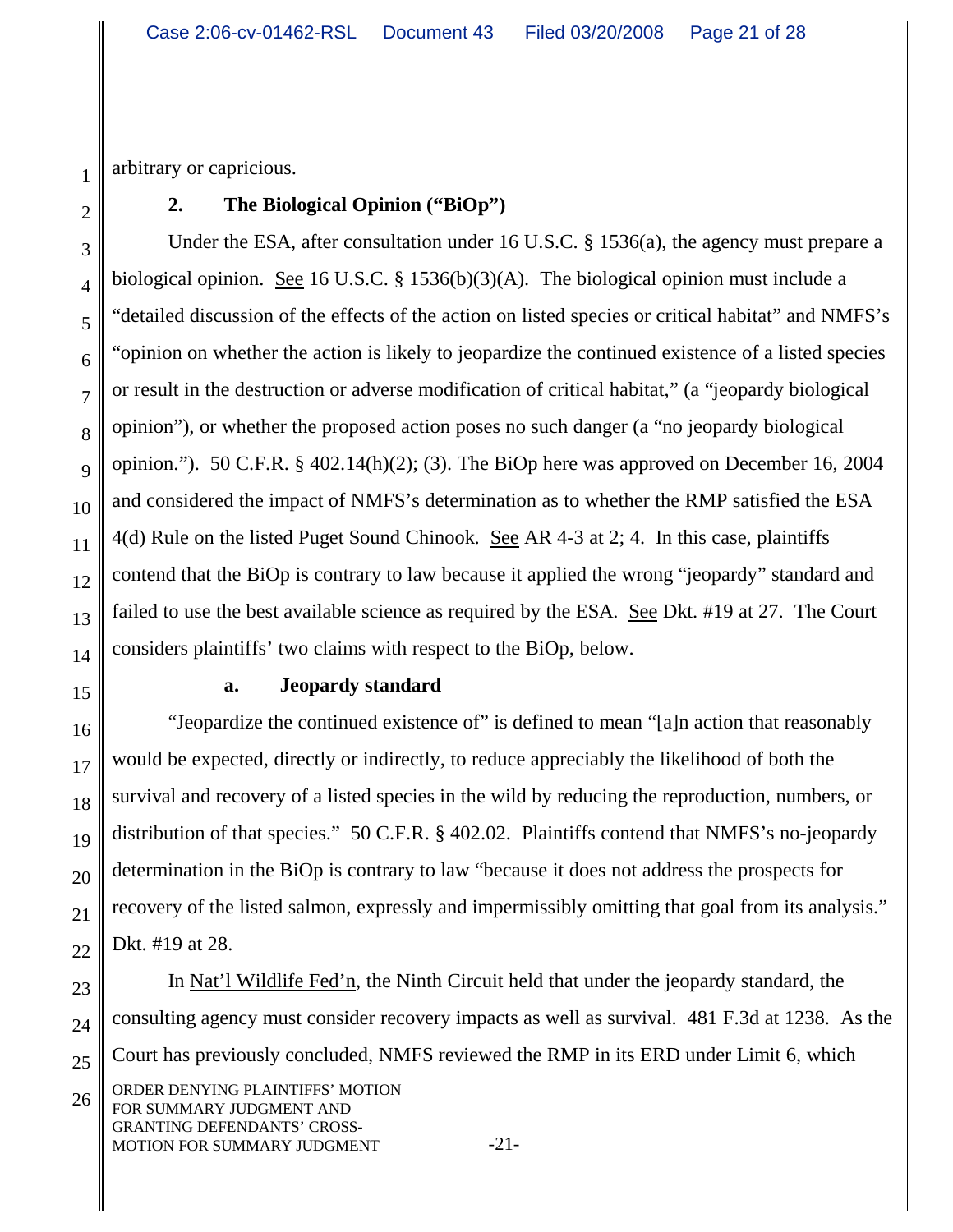expressly requires consideration of recovery and survival, requiring a determination "that implementing and enforcing the joint tribal/state plan will not appreciably reduce the likelihood of survival and recovery of affected threatened ESUs." 50 C.F.R. § 223.203(b)(6)(i). As plaintiffs correctly acknowledge in their motion, the "BiOp is intimately linked to the ERD" and its "analysis of harvest impacts relevant to this case is identical, or nearly so, to the portions of the ERD." Dkt. #19 at 14. Given that the BiOp's analysis is the same as the ERD, coupled with the fact that the ERD considered recovery and survival, plaintiffs' assertion that the BiOp did not consider recovery and survival fails. See Dkt. #19 at 28.

Plaintiffs also contend that NMFS's no-jeopardy determination in the BiOp was contrary to law for the same reasons they contend that NMFS's determination was contrary to the 4(d) Rule: "NMFS's derivation of a 'viable' population does not seek recovery, but seeks only to maintain a depressed population under 'current habitat carrying capacity.'" Id. at 29. The Ninth Circuit in Nat'l Wildlife Fed'n, stated that the recovery requirement "simply provides some reasonable assurance that the agency action in question will not appreciably reduce the odds of success for future recovery planning, by tipping a listed species too far into danger." 481 F.3d at 1241.

26 ORDER DENYING PLAINTIFFS' MOTION FOR SUMMARY JUDGMENT AND GRANTING DEFENDANTS' CROSS-In its decision and the BiOp, by using the RAP, NMFS analyzed recovery risks by utilizing rebuilding exploitation rates. In discussing the viable population under current conditions, NFMS concluded that "viable and critical thresholds in the context of this evaluation are a level of spawning escapement associated with rebuilding to recovery, consistent with environmental conditions. For most populations, these thresholds are well below the escapement levels associated with recovery, but achieving these goals under current conditions is a necessary step to eventual recovery when habitat and other conditions are more favorable." AR 3 at 25; see Nat'l Wildlife Fed'n, 481 F.3d at 1236 ("Agency action can only 'jeopardize' a species' existence if that agency action causes some deterioration in the species' pre-action

MOTION FOR SUMMARY JUDGMENT -22-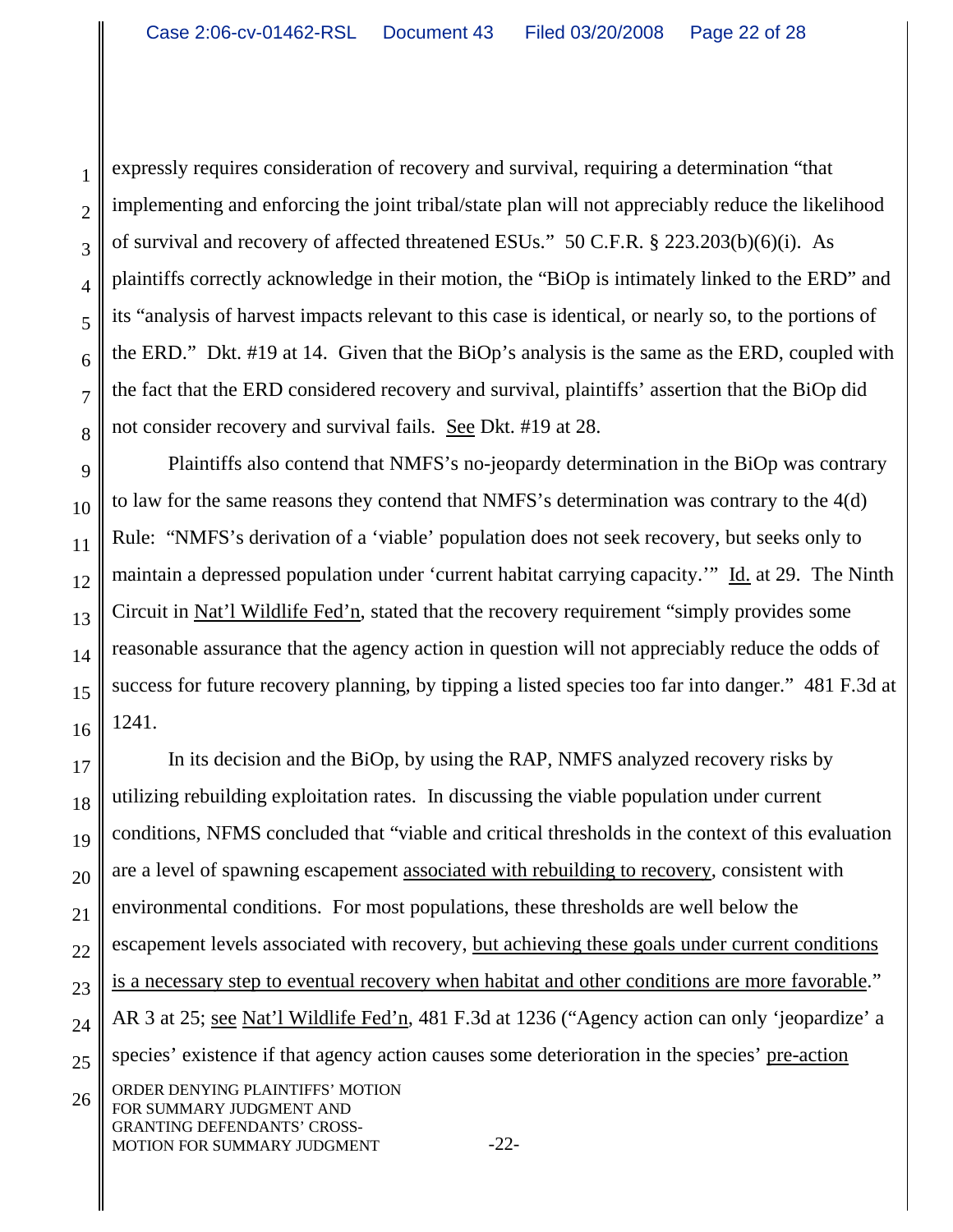condition.") (emphasis added). Therefore, the Court concludes that NMFS appropriately considered the impacts on recovery against the required jeopardy standard.

#### **b. Best available scientific information**

Section 1536(a)(2) of the ESA requires that the BiOp must be based on the "best scientific and commercial data available." 16 U.S.C. § 1536(a)(2). Plaintiffs contend that NMFS violated this requirement by failing to consider what plaintiffs consider to be the best available scientific information—the TRT and the VSP concept of viability—in the BiOp's nojeopardy determination. See Dkt. #19 at 29. Plaintiffs' arguments replicate their objections to NMFS's approval of the RMP and are unavailing in the context of the BiOp for the same reasons as discussed above in sections II.D.1.a(i) and (iv).

26 ORDER DENYING PLAINTIFFS' MOTION FOR SUMMARY JUDGMENT AND GRANTING DEFENDANTS' CROSS-MOTION FOR SUMMARY JUDGMENT -23-Furthermore, as this Court has previously stated, "when there is competing scientific data or expert opinions, a court should defer to the agency's technical expertise 'even if, as an original matter, a court might find contrary views more persuasive." Ctr. for Biological Diversity v. Lohn, 296 F. Supp. 2d 1223, 1236 (W.D. Wash. 2003) (quoting Marsh, 490 U.S. at 378). Plaintiffs rely on Conner v. Burford, 848 F.2d 1441 (9th Cir. 1988) for the proposition that if there is any question as to the best available scientific information, the Court should "give the benefit of the doubt to the species," and this Court's prior conclusion in Ctr. for Biological Diversity that deference to the agency is "warranted only when the agency utilizes, rather than ignores, the analysis of its experts." Dkt. #19 at 30 (quoting Conner, 848 F.3d at 1454; Ctr. for Biological Diversity, 296 F. Supp. 2d at 1239). Significantly in both Conner and Ctr. for Biological Diversity, however, the courts found that the agencies ignored available biological information. Conner, 848 F.3d at 1454 (stating "the FWS cannot ignore available biological information"); Ctr. for Biological Diversity, 296 F. Supp. 2d at 1239 (finding "NMFS ignored its experts' conclusions"). Here, as discussed in sections II.D.1.a(i) and (iv) above, NMFS did not ignore the work of the VSP or the TRT. Given this fact, and the competing data,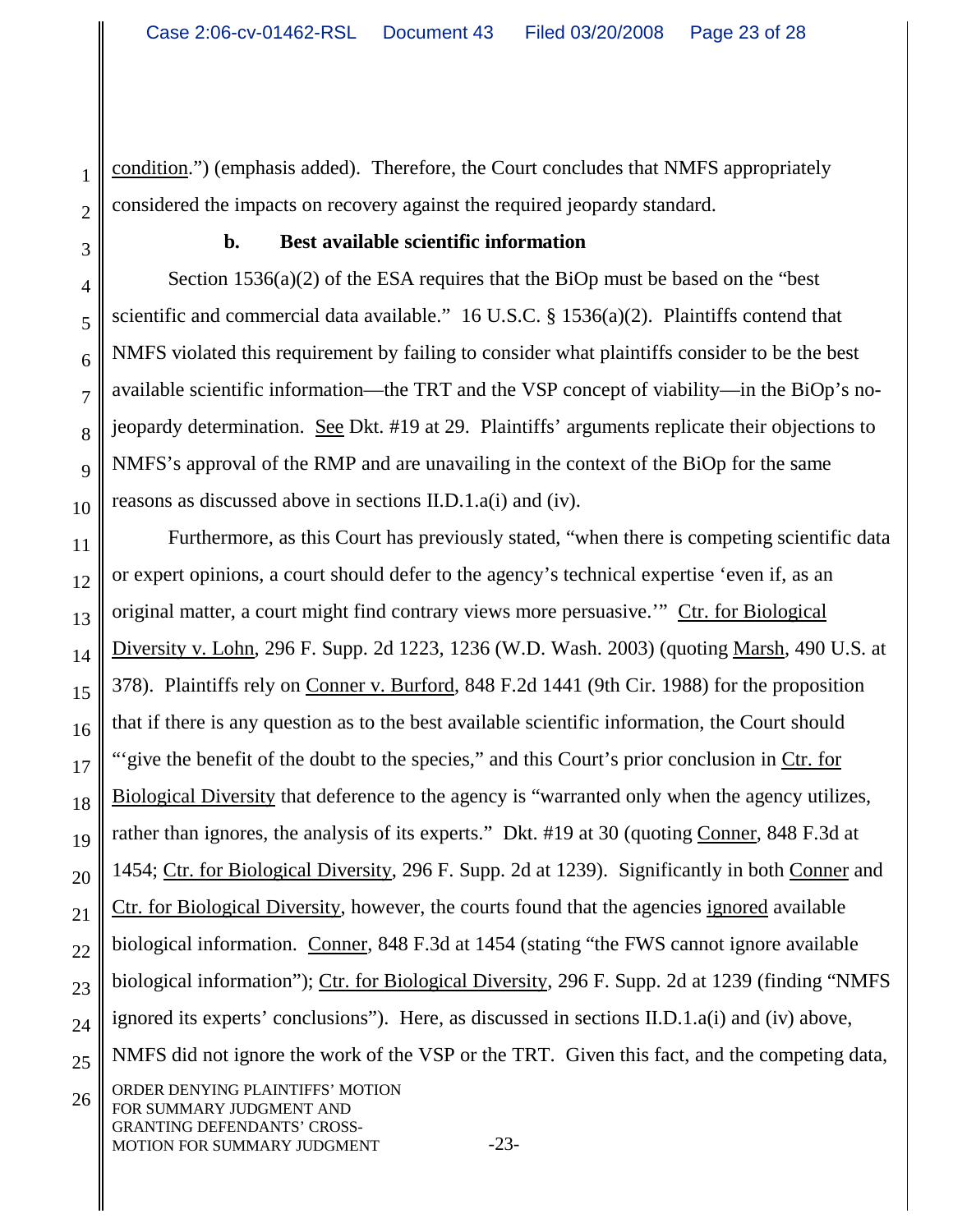the Court defers to NMFS's technical expertise and concludes that NMFS did not act arbitrarily or capriciously with respect to its determination of the best available science in the BiOp.

#### **3. Reinitiation of Section 7 Consultation on the RMP**

Under 50 C.F.R. § 402.16: "Reinitiation of formal consultation is required and shall be requested by the federal agency or by the Service, where discretionary Federal involvement or control over the action has been retained or is authorized by law and: . . . (b) [i]f new information reveals effects of the action that may affect listed species or critical habitat in a manner or to an extent not previously considered; [or] (c) [i]f the identified action is subsequently modified in a manner that causes an effect to the listed species or critical habitat that was not considered in the biological opinion[.]"

Plaintiffs claim that four specific events have occurred since issuance of the BiOp that should have caused NMFS to reinitiate consultation. See Dkt. #19 at 31. The Court discusses these events below.

#### **a. Canadian harvest**

26 ORDER DENYING PLAINTIFFS' MOTION FOR SUMMARY JUDGMENT AND GRANTING DEFENDANTS' CROSS-Plaintiffs first contend that the RMP was based on assessment of the combined effect of fisheries in Canada as well as the United States, and because impacts of the timing of the Canadian harvest are greater than anticipated, NMFS should have reinitiated consultation on the RMP. See Dkt. #19 at 32 (citing AR 3 at 15-18, 50-58, 61-66). As an initial matter, the Court notes that the BiOp recognized the potential of an increased Canadian harvest. See AR 4-3 at 12-13; Dkt. #30 at 36. Plaintiffs contend in response, however, that "[t]his misses the point" because while the changes in the Canadian fishing industry started in 2000 the effects were not understood until 2006. Dkt. #34 at 27. To support this argument, plaintiffs cite to a Pacific Salmon Commission's Chinook Technical Committee report from July 2006 (the "CTC report"). See AR 274 (CTC report); Dkt. #19 at 15 (citing CTC report). As plaintiffs concede, citing the CTC report, "[i]t is difficult to evaluate the impact of Canada's timing shift on specific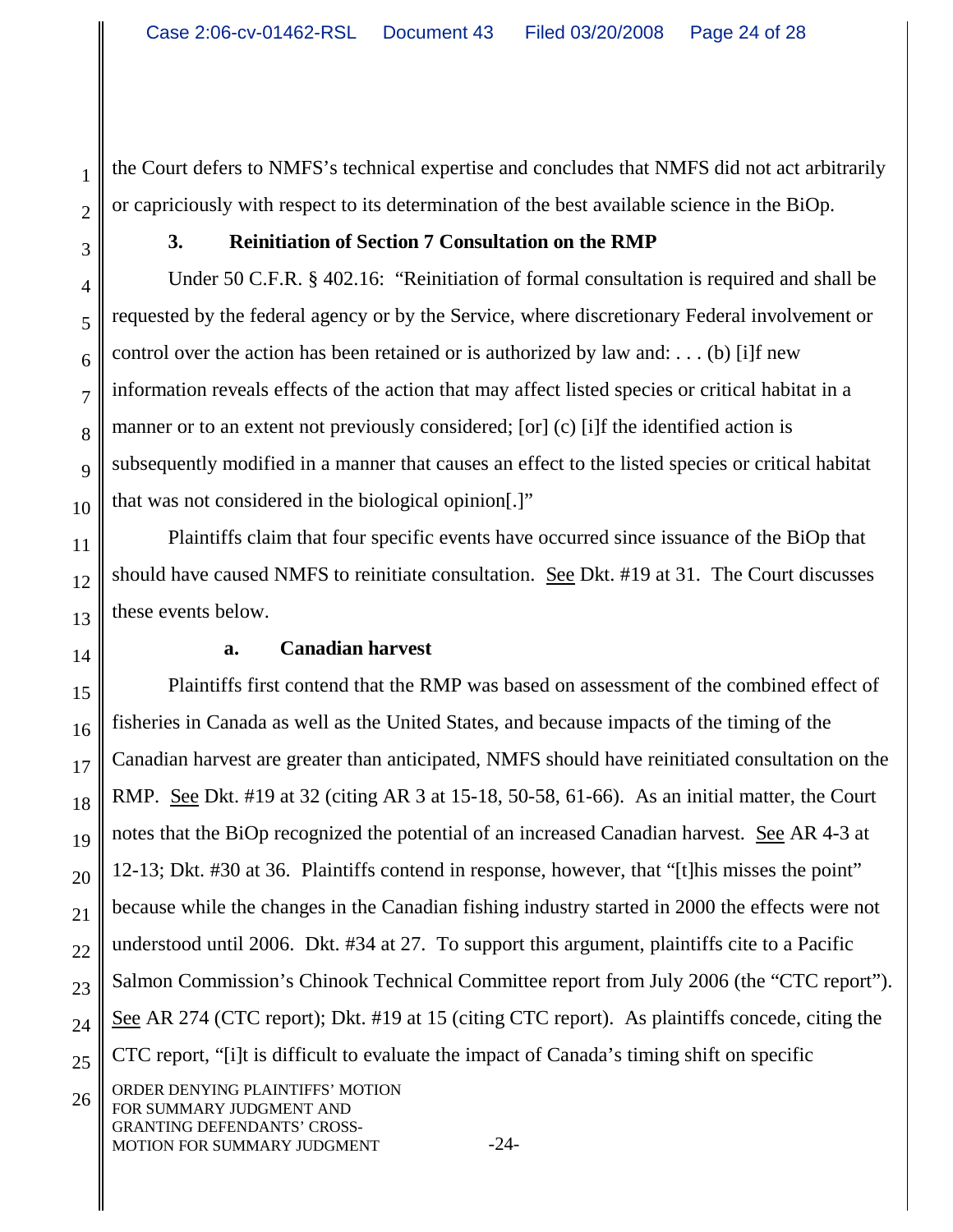populations, because of limits on the available . . . data."). Dkt. #19 at 16. Nevertheless, using the example of the Nooksack Spring Fingerlings, plaintiffs assert that available data shows that Canada's harvest rates on Puget Sound populations are higher than expected. Id. Plaintiffs note that the average exploitation rate in the West Coast Vancouver Island fishery was nearly 24% during 2002-2004, but that since NMFS expected an exploitation rate in Canadian fisheries in the Nooksack River spring chinook of 18%, this new information requires NMFS to reinitiate consultation. Id.; Dkt. #35 at 19.

In response to plaintiffs' motion on this issue, NMFS contends that "the increased Canadian harvest on the two populations did not trigger reinitiation because it reflects annual impacts and is only a piece of a comprehensive whole year class ("brood-year") productivity evaluation that requires multi-year data and is done every five years." Dkt. #30 at 36 (citing AR 3 at 80-81; AR 15 at 59 (listing the assessments to be done every five years). NMFS ultimately asserted, therefore, that "it would be premature to reinitiate based on the CTC Report, because until its data is incorporated into the brood-year analysis, its significance is not known, and so is not the basis for reconsideration of the ERD, nor does it indicate whether any alteration of the RMP is needed." Id. at 36-37. Plaintiffs have failed to rebut NMFS's conclusion on this factual issue. See Dkt. #34 at 17. Courts are "deferential to the agency's expertise in situations, like that here, where 'resolution of this dispute involves primary issues of fact.'" Arizona Cattle Growers' Ass'n, 273 F.3d at 1236 (quoting Marsh, 490 U.S. at 377). Accordingly, the Court defers to NMFS's technical expertise and concludes that NMFS's decision not to reinitiate consultation on the Canadian harvest was not arbitrary or capricious.

21 22

23

24

25

1

2

3

4

5

6

7

8

9

10

11

12

13

14

15

16

17

18

19

20

#### **b. Puget Sound Recovery Plan**

26 ORDER DENYING PLAINTIFFS' MOTION FOR SUMMARY JUDGMENT AND GRANTING DEFENDANTS' CROSS-MOTION FOR SUMMARY JUDGMENT -25-After issuance of the BiOp, NMFS in 2007 adopted a Puget Sound Recovery Plan. See 72 Fed. Reg. 2493 (Jan. 19, 2007). This recovery plan is comprised of a comprehensive plan submitted by a regional forum of interests, Shared Strategy for Puget Sound (AR 269), and a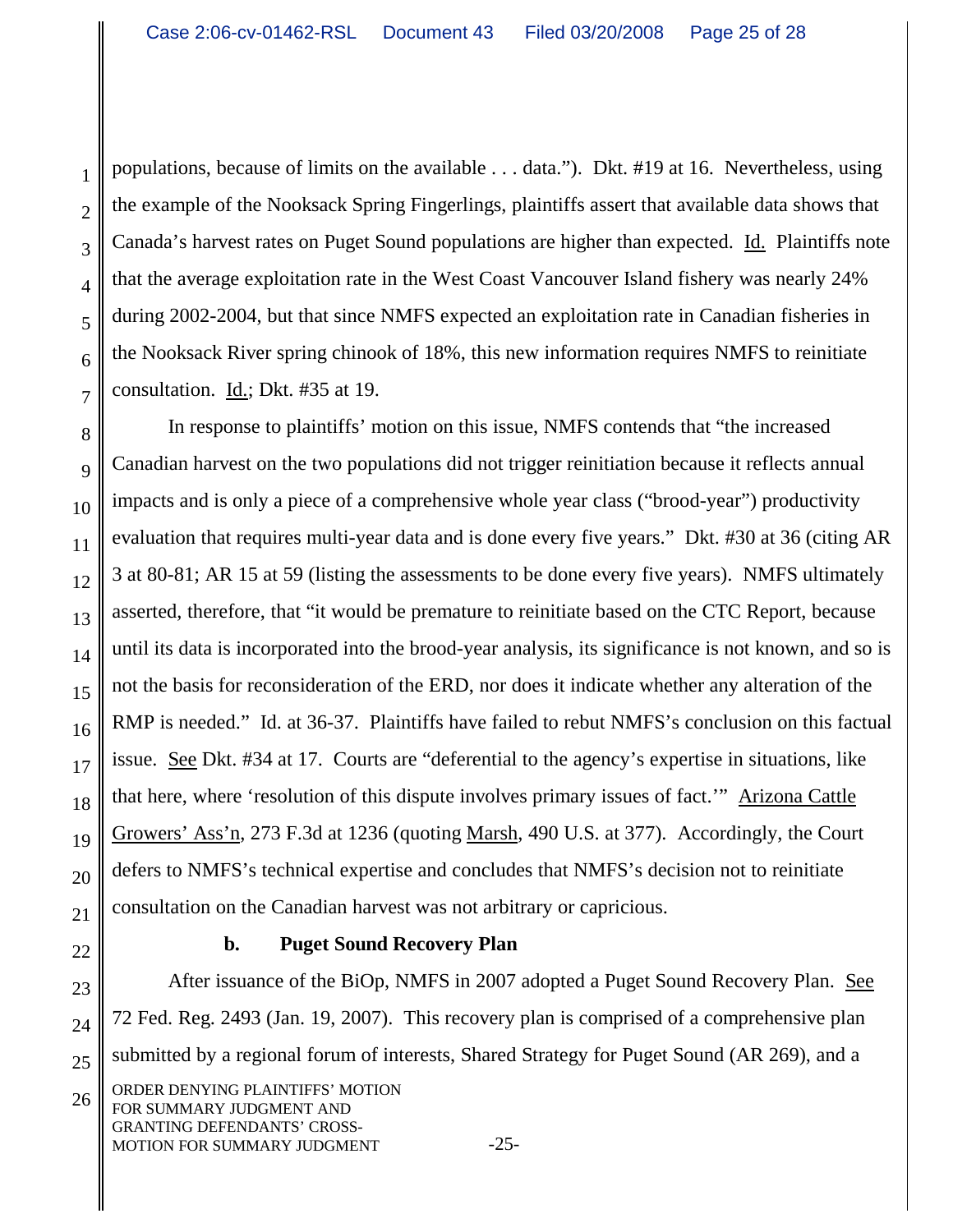supplement prepared by NMFS to include all ESA's required elements (AR 270). Plaintiffs assert that the 2007 recovery plan's recognition of the 2002 TRT viability planning ranges and recovery criteria, the VSP parameters as applied to identify viable populations, and the recovery plan's steps of implementation between 2005 and 2015 constitute "new information" requiring reconsultation under 50 C.F.R. § 402.16(b). See Dkt. #19 at 17-18; 32-33; Dkt. #34 at 28.

The Shared Strategy plan, however, incorporates the RMP as the salmon harvest component of the recovery plan, and states that should there be a conflict between the RMP and the plan, the "RMP shall take precedence." AR 269 at 420. Reinitiation is triggered under § 402.16(b) only if the "effects of the action that may affect listed species or critical habitat in a manner or to an extent not previously considered." Id. (emphasis added). The formal adoption of the recovery plan, when the RMP is incorporated as a governing document of the recovery plan, cannot reasonably be considered "new information" requiring reinitiation of consultation on the RMP. Plaintiffs' claim is unavailing for this reason.

## **c. Legal differentiation between marked and unmarked salmon**

In 2005, NMFS amended the then-existing 4(d) Rules, including the rule for Puget Sound Chinook, to apply their protection to both natural fish and hatchery fish with an intact adipose fin. See 70 Fed. Reg. 37160, 37195 (June 28, 2005); 50 C.F.R. § 223.203(a) ("The prohibitions of section  $9(a)(1)$  of the ESA . . . relating to endangered species apply to anadromous fish with an intact adipose fin that are part of the threatened species of salmonids listed in § 223.102(a)").

26 ORDER DENYING PLAINTIFFS' MOTION FOR SUMMARY JUDGMENT AND Plaintiffs contend that the "new" legal differentiation between marked and unmarked salmon, and the express protection for all unmarked Puget Sound Chinook is "new information" and should have caused NMFS to reinitiate consultation. See Dkt. #19 at 33-34. Plaintiffs, argue, without any evidentiary support, that the RMP does not require that fisherman do anything to protect unmarked salmon, and as a result, under the RMP fisheries have a greater impact on threatened Chinook than NMFS recognized before it drew this distinction. Because

GRANTING DEFENDANTS' CROSS-MOTION FOR SUMMARY JUDGMENT -26-

1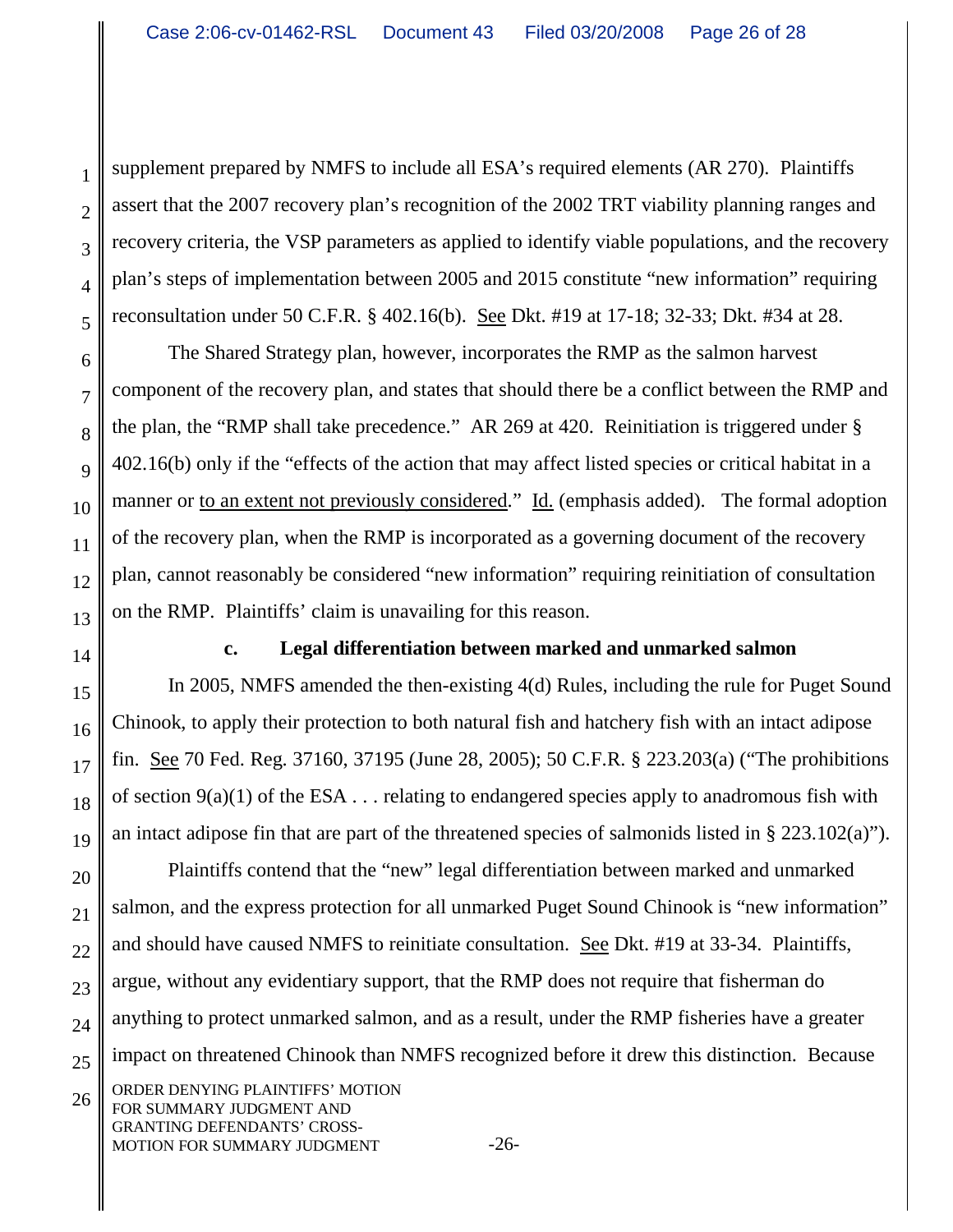plaintiffs fail to support this assertion with any evidentiary support from the record, the Court cannot conclude that NMFS's decision not to reinitiate consultation on this issue was arbitrary or capricious.

1

2

3

4

5

6

7

8

9

10

11

12

13

14

15

16

17

18

19

20

21

22

23

24

25

#### **d. Escapement data**

Finally, plaintiffs contend that a March 2006 e-mail from a NMFS scientist presents a "gloomy assessment" of the data on salmon returns for key populations in the Hood Canal and Geogia Strait regions, thereby requiring NMFS to reinitiate consultation to determine whether fisheries are jeopardizing the survival and recovery of Puget Sound Chinook. See Dkt. #19 at 34-35 (citing AR 272 (e-mail)).

The e-mail's author emphasized, however, that the data contained in the escapement spreadsheet attached to the e-mail was a "preliminary look" and "only part of the picture since the information on exploitation rates is not yet available." See AR 272; 272-1.

Based on this e-mail alone, the Court cannot conclude that NMFS's failure to reinitiate consultation because of a "preliminary look" at a 2006 escapement data spreadsheet is arbitrary or capricious. As section 4.0 of the BiOp expressed, NMFS recognized the RMP's adaptive management policy, and considered that even a change in escapement goals would not be considered material to reinitiate consultation. See AR 2 at 40-41. Accordingly, plaintiffs have not shown that the preliminary escapement data in the attachment to the e-mail "reveals effects of the action that may affect listed species or critical habitat in a manner or to an extent not previously considered." 50 C.F.R. § 402.16.

### **III. CONCLUSION**

For all of the foregoing reasons, the Court DENIES plaintiffs' motion for summary judgment (Dkt. ##18, 19) and GRANTS and defendants' cross-motion for summary judgment (Dkt. ##30, 31). The Clerk of Court is directed to enter judgment accordingly.

26 ORDER DENYING PLAINTIFFS' MOTION FOR SUMMARY JUDGMENT AND GRANTING DEFENDANTS' CROSS-MOTION FOR SUMMARY JUDGMENT -27